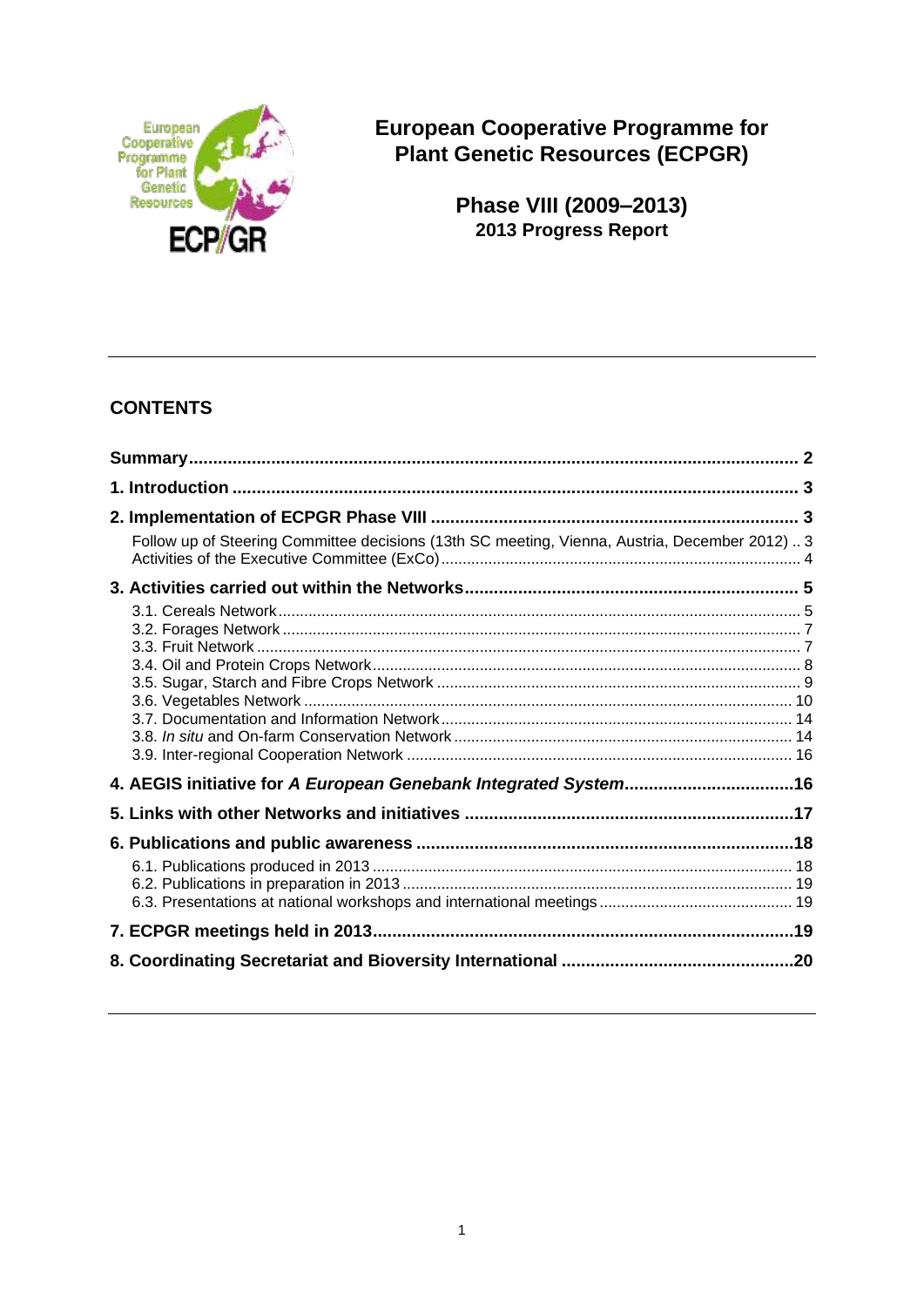#### **SUMMARY**

The fifth year of Phase VIII was characterized by intense activity by the Executive Committee (ExCo), jointly with the Secretariat, to continue the implementation process on decisions made with regard to the reorganization of ECPGR, initially triggered by the External Independent Review of ECPGR in July 2010 and subsequently agreed and set in motion during the 12th Steering Committee (SC) meeting in Bratislava, December 2010, and during the 13th SC meeting in Vienna, December 2012.

With regard to the tender for the hosting of the Secretariat and EURISCO, decisions were made in March 2013 to accept the offers from the Leibniz Institute of Plant Genetics and Crop Plant Research (IPK) for hosting of EURISCO in Gatersleben, Germany and from the Global Crop Diversity Trust for hosting the Secretariat in Bonn, Germany. However, at the stage of finalizing the agreement with the Trust regarding the hosting arrangements, a number of issues were raised which complicated the process and eventually the Trust decided to withdraw its offer in November 2013. A solution for the hosting of the Secretariat was then found in agreement with Bioversity International, with the decision to continue the hosting arrangements with Bioversity during Phase IX (eventually formalized in 2014). As Bioversity was eventually reconfirmed to be the legal personality for the ECPGR Secretariat, a formal agreement was drafted between Bioversity (on behalf of ECPGR) and IPK to define the terms for the management and operation of EURISCO by IPK. The agreement was eventually signed in 2014. As a consequence of the above-mentioned lengthy and complex events, the actual transfer of EURISCO to IPK was delayed until 2014. A final budget for Phase IX could also not be conclusively defined until early 2014, owing to the uncertainties related to the actual host of the ECPGR Secretariat and the related costs and conditions.

As far as possible, given the elements of uncertainty described above, planning for Phase IX continued with the drafting of the new Terms of Reference for the operational bodies of ECPGR during Phase IX, including a proposal for a country quota mechanism for the sharing of Working Group (WG) activities' funds among the members (this document was eventually approved in 2014).

Regarding the number and scope of the WGs, it was decided in the early part of the year to maintain all the existing WGs for Phase IX and to convert the Documentation and Information Network into a WG. Therefore, 18 Crop WG and 3 Thematic WGs remained in operation.

Two Task Forces (TFs) were established as mandated by the SC and made progress in the drafting of concepts on '*In situ* conservation of crop wild relatives' and on 'On-farm management and conservation of landraces**'.** A third TF was also set up to consider how the engagement of users in ECPGR activities could be enhanced. A fourth TF worked on the completion of the ECPGR objectives for Phase IX and provided to the ExCo a logframe table containing six objectives, each elaborated into outputs, activities, responsibility, indicators and assumptions.

The Executive Committee held its fifth meeting in November 2013 in Maccarese. Alvina Avagyan, Armenia, left her position as ExCo member at the end of the year and Gordana Đjuric, Bosnia and Herzegovina, was selected as a new ExCo member, starting in 2014.

Meetings were held by the WGs on Grain Legumes (May, Serbia), Umbellifer Crops (June, Russian Federation) and Leafy Vegetables (October, Slovenia). All WGs discussed their involvement in the establishment of the AEGIS European Collection and the AEGIS Quality System.

An *ad hoc* meeting of the Chairs, Vice-Chairs and Central Crop Database Managers of the Solanaceae and Cucurbits WGs was held in April in Spain.

The following AEGIS documents were developed and finalized after several rounds of electronic consultation, and published on the AEGIS website: *Safety duplication Policy* [for the accessions to be included in the European Collection] (February 2013); *Revised simplified procedure for the selection and flagging of accessions for the European Collection* (December 2013); *Guidelines for distribution of material from the European Collection* (December 2013).

The European Collection increased its size with over 11 000 accessions flagged as part of AEGIS by the Czech Republic, Germany and the Netherlands.

Two AEGIS-funded projects were finalized, improving the analysis of the forage and rye collections in view of defining unique accessions. A third project on potato was nearly completed, with molecular fingerprinting of over 400 clones. ECPGR-funded projects contributed to the characterization of the *Brassica* and carrot collections. Priority descriptors for peach, carrot, pepino, groundcherry and tree tomato were agreed and published by the respective WGs. A common set of SSR markers for *Malus* characterization were also agreed by the *Malus*/*Pyrus* WG.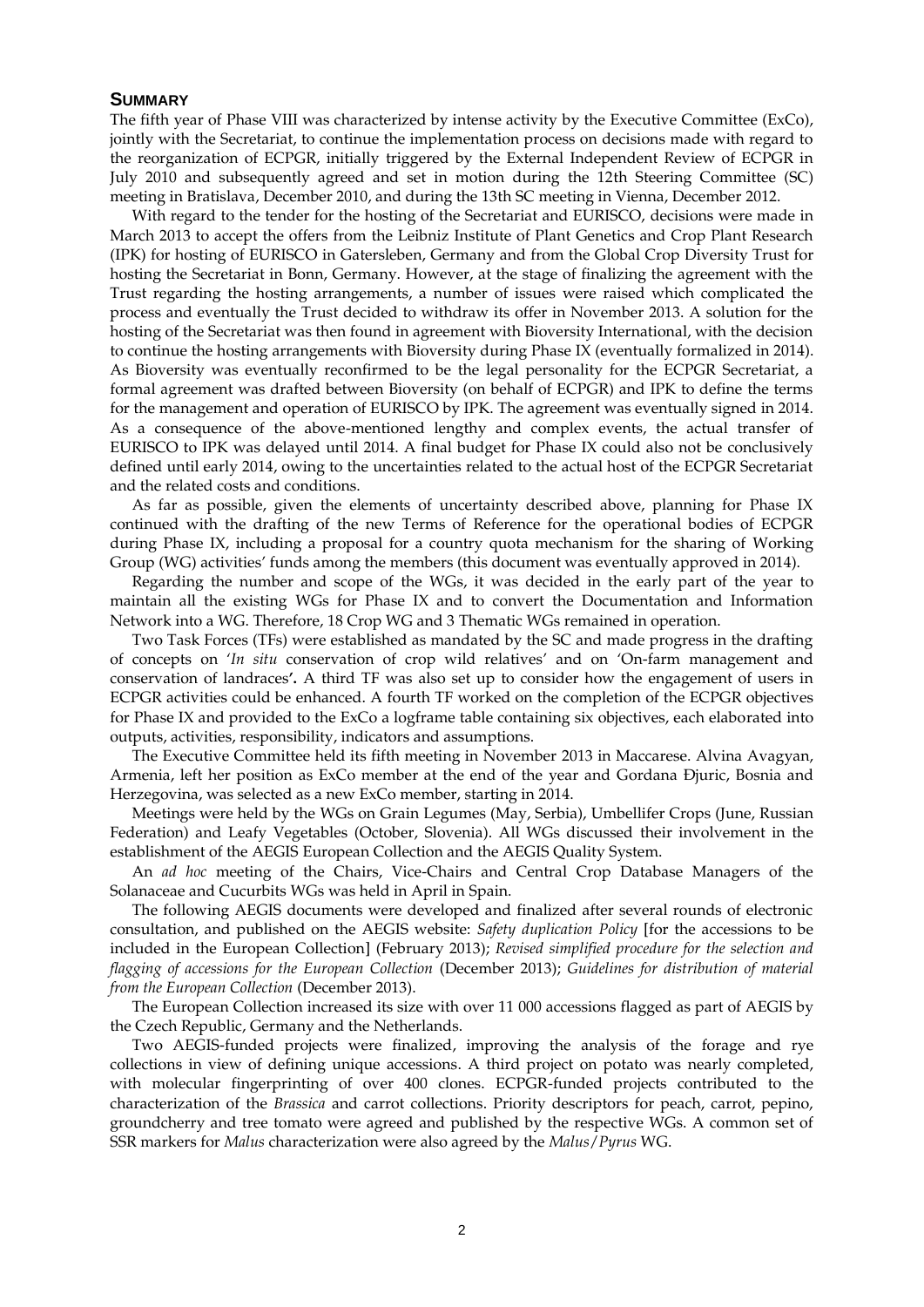#### **1. INTRODUCTION**

This is the fifth and last Annual Progress Report of Phase VIII (2009-2013), covering the period from 1 January to 31 December 2013.

This document aims to put on record all the relevant events which occurred during 2013 for the purpose of reporting on the progress made during Phase VIII to the Steering Committee and to the Implementing Agencies.

## **2. IMPLEMENTATION OF ECPGR PHASE VIII**

By the end of December 2013, 39 countries had signed the Letter of Agreement for Phase VIII. Two other countries (France and Israel) had not signed the Letter of Agreement but had, nonetheless, paid annual contributions for Phase VIII. The remaining two members of ECPGR that had not joined Phase VIII are Armenia and Malta. A number of countries that signed the Letter of Agreement but never paid their contributions are included and accounted for in the 2013 financial report.

## **Follow up of Steering Committee decisions (13th SC meeting, Vienna, Austria, December 2012)**

#### *Hosting arrangements*

At the end of the 13th SC meeting (December 2012), the ExCo was mandated to collect additional information from the bidders offering to host the Secretariat and EURISCO. The SC was then expected to take the final decision regarding the hosting arrangements for ECPGR by the end of March 2013, after an e-mail consultation with the SC members. This process was concluded with a decision to accept the offers from the Global Crop Diversity Trust to host the Secretariat in Bonn and from IPK to host EURISCO in Gatersleben, Germany.

A negotiation process then started, aimed at fine-tuning the implementation of these decisions and preparing for the move, mainly involving the ExCo Chair, the ECPGR Coordinator, the legal advisor for both parties Gerald Moore, the Trust, IPK and Bioversity management.

However, during this process, the Trust developed increasing uncertainty regarding their effective availability to host the ECPGR Secretariat, owing to their perception of embarking into a financial risk, as well as other logistic and political afterthoughts. Consequently, ECPGR was requested to improve its financial status, build a reserve fund and guarantee annual anticipated payments to the Trust during Phase IX. While ECPGR was attempting to accommodate these requests, in July the Trust asked to postpone by at least one year the actual transfer of the Secretariat to Bonn and in November they ultimately withdrew from their offer. Such a situation of emergency for ECPGR was overcome with different measures and decisions: 1) National Coordinators of countries with outstanding contributions were solicited to do their best efforts to pay their dues and this action was successful in a few critical cases, such as Belgium, France and Portugal; 2) A letter was sent in June to the National Coordinators asking for anticipated contributions for Phase IX and a few countries answered positively (Bulgaria, Latvia, the Netherlands, Norway, Slovakia, Sweden and Switzerland); 3) Expenditures related to a number of Network activities that had not been already firmly committed with Letters of Agreement were frozen or postponed; 4) Bioversity was approached in July with a request to continue hosting the Secretariat on a temporary basis and it was possible to establish an agreement for an additional two years; 5) Bioversity was again approached in November with a request to make an offer for hosting the Secretariat for the entire Phase IX. A mutually agreed arrangement was eventually concluded in 2014.

Arrangements for the transfer of EURISCO from Bioversity to IPK were started in March 2013. A legal agreement was initially meant to be concluded between the Trust (on behalf of ECPGR) and IPK regarding the terms and conditions for the maintenance and development of EURISCO by IPK. However, after July it was necessary to revise partners and Bioversity became again the legal personality that should conclude the arrangement on behalf of ECPGR. The agreement had not been concluded at the end of 2013 (but was eventually signed by both Parties in April 2014).

#### *ECPGR mode of operation*

All existing and new Terms of Reference for the operational bodies of ECPGR were compiled by the Secretariat in a draft form, including a proposal for a country quota mechanism for the sharing of WG activity funds among the members as part of the Competitive ECPGR Grant Scheme. The document was not completed before the end of the year, owing to uncertainties regarding the final budget for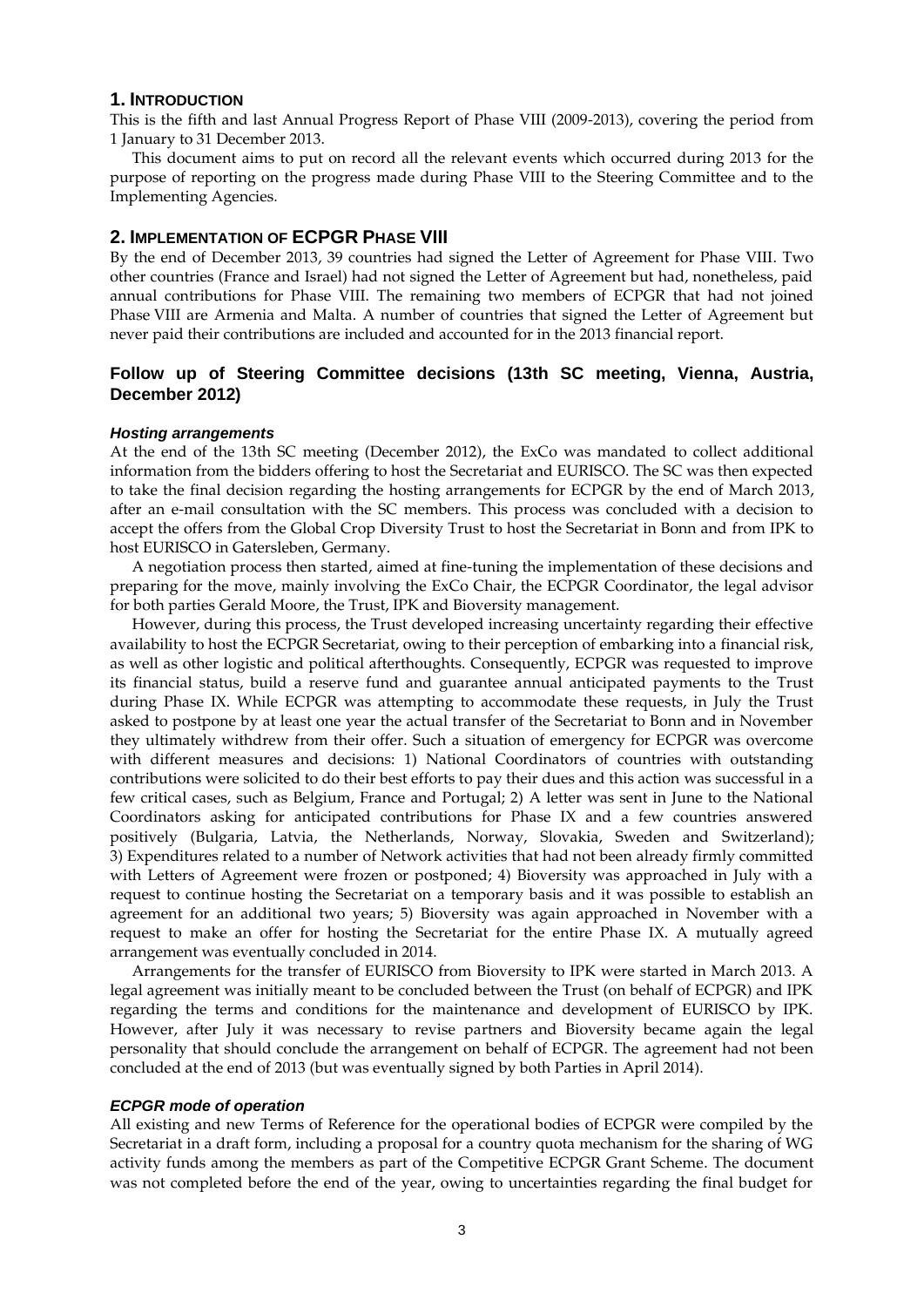Phase IX and its consequent impact on the overall mode of operation (the document was eventually circulated early in 2014).

## *Number and scope of Working Groups*

Following a consultation made by the ExCo with all National Coordinators in the early part of the year, it was decided to maintain all the existing WGs for Phase IX and to convert the Documentation and Information Network into a WG. Therefore, 18 Crop WG and 3 Thematic WGs remain in operation. The SC agreed to re-evaluate the effectiveness of this structure at the mid-term SC meeting of Phase IX, which is expected to be held in 2016.

## *Task Forces*

The following Task Forces (TFs) were established as mandated by the SC and they made progress in carrying out their task as indicated below:

- **TF on '***In situ* **conservation of crop wild relatives' and TF on 'On-farm management and conservation of landraces'** See below, Section 3.8
- **TF on 'Engagement of users in ECPGR activities'**

This Task Force was established on the basis of nominations provided by the SC, aiming to work as per the terms of reference that had been elaborated by a small working group (Jens Weibull, Béla Bartha, Pascal Coquin and Marc Lateur). The TF, composed of three members, Riccardo Bocci (Italy), Jan Nedelnik (Czech Republic) and Frank Ordon (Germany), due to their limited familiarity with ECPGR and their restricted representation of the overall users' community in Europe, had difficulties in getting started. In close consultation with the Secretariat they prepared three individual perspectives on how they would see a better engagement of users in ECPGR activities. It was noted that parallel activities were also going on in Europe with the same objective: 1) One of the PGR Secure project Work Packages deals with 'Engaging the user community'; 2) the European Commission's DG AGRI launched a call for Tender N°AGRI-2013-EVAL-07 'Preparatory action – EU plant and animal genetic resources in agriculture; 3) The European Commission established an EIP–AGRI Focus Group on Genetic Resources, with the main task of analysing existing cooperation models and identifying bottlenecks that limit this cooperation. The ExCo assigned the Secretariat the task of elaborating a short framework report, taking into consideration both the TF proposals and other existing initiatives, aimed at proposing specific activities to be included in the ECPGR logframe (the report was provided by the Secretariat to the ExCo in early 2014).

## **TF on ECPGR objectives**

This TF under the leadership of Bert Visser, was composed of the AEGIS Coordinator, the ExCo (represented by Jens Weibull), the Coordinators of the *In situ* and On-Farm Conservation Network and of the Documentation and Information Network, the Secretariat and Marc Lateur. A logframe table containing six objectives, each elaborated into outputs, activities, responsibility, indicators and assumptions was provided to the ExCo in October 2013. The elaboration of the objective related to *in situ* and on-farm management was still preliminary, waiting for discussion of the respective TF concepts by the SC; therefore the entire document was not yet circulated by the ExCo for approval by the SC.

## **Activities of the Executive Committee (ExCo)**

At the end of 2013, the ExCo was composed of Gert Kleijer (Chair), Alvina Avagyan, Zofia Bulińska-Radomska, Fernando Latorre, Jens Weibull, and Lorenzo Maggioni (ex officio).

A. Avagyan informed at the last ExCo meeting in November 2013 that she would leave her position as ExCo member at the end of 2013, according to the rule of rotating ExCo members. The SC selected Gordana Ðuric who kindly agreed to replace Alvina as of 1 January 2014.

The following activities were carried out:

- Management of concluding steps for the selection of the winners of the bid for hosting arrangements
- Consultations with the Global Crop Diversity Trust regarding hosting agreement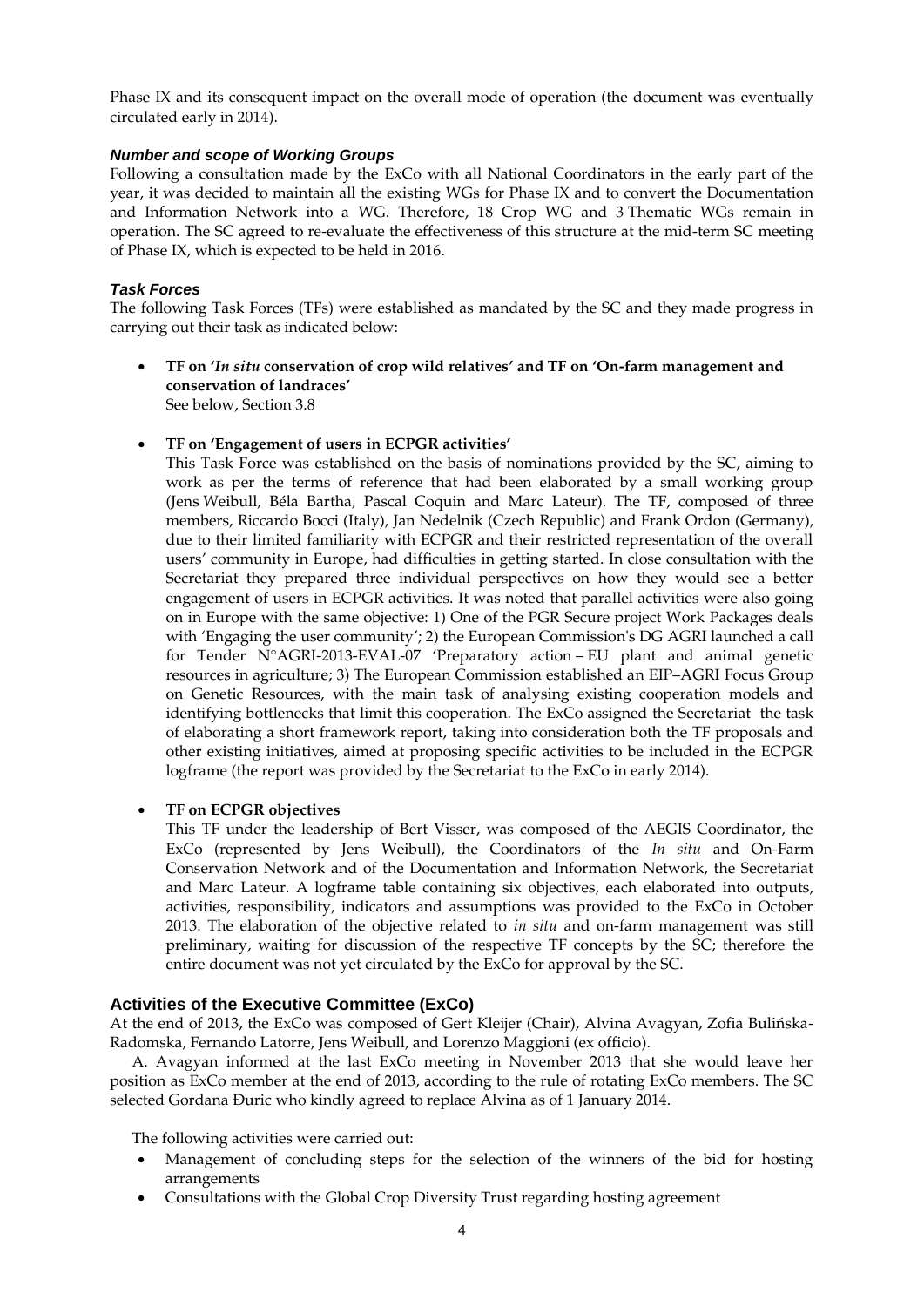- Consultations with Bioversity International regarding hosting arrangements
- Consultations with IPK regarding transfer of EURISCO and drafting Memorandum of Understanding (MoU)
- Supervision of restructuring of ECPGR: definition of list of Working Groups; Terms of Reference (ToRs) of ECPGR; new country quota mechanism, etc.
- Supervision of the establishment of the Task Forces on 'Engagement of users in ECPGR activities', '*In situ* conservation of crop wild relatives' and 'On-farm management and conservation of landraces' and the respective Terms of Reference
- Regular contacts with the Secretariat
- Regular contacts amongst the ExCo members
- Gert Kleijer and Lorenzo Maggioni travelled to Bonn on 28–30 April 2013 to meet with the Trust (discussions regarding the hosting arrangements), and with IPK on 20–21 May 2013 in Gatersleben (discussions related to the transfer of EURISCO)
- Lorenzo Maggioni (and Jan Engels and Lidwina Koop) attended the official opening ceremony of the Trust offices in Bonn on 22 May 2013
- Gert Kleijer travelled to Maccarese on 5 July to discuss with Emile Frison (Bioversity DG) a possible extension of the hosting arrangements at Bioversity
- The fifth meeting of the ExCo was held 5–7 November 2013 in Maccarese (discussions on hosting arrangements and preparations for Phase IX)
- Preparation of a letter to the Trust in reply to their withdrawal from the hosting arrangement bid
- Supervision of negotiation with Bioversity regarding the cost of the transfer of EURISCO to IPK.

The minutes of the ExCo meetings are available from: *[http://www.ecpgr.cgiar.org/executive\\_committee.html](http://www.ecpgr.cgiar.org/executive_committee.html)*

## **3. ACTIVITIES CARRIED OUT WITHIN THE NETWORKS**

Meetings and activities planned and their dates are reflected and kept up-to-date in the Networks' budget plans (available online from each Network's webpage (*[http://www.ecpgr.cgiar.org/archive\\_phase\\_viii.html](http://www.ecpgr.cgiar.org/archive_phase_viii.html)*) and in the list of upcoming meetings (*[http://www.ecpgr.cgiar.org/meetings/future\\_meetings.html](http://www.ecpgr.cgiar.org/meetings/future_meetings.html)*).

## **3.1. Cereals Network**

**Working Groups:** *Avena,* Barley and Wheat.

The **Cereals Network Coordinating Group (NCG)** consisted of seven members: Helmut Knüpffer, Germany (Network Coordinator); François Balfourier, France; Iva Faberová, Czech Republic; Christoph Germeier, Germany; Marja Jalli, Finland; Andreas Katsiotis, Greece; and Marcin Zaczyński, Poland.

No meetings of the Cereals Network and Working Groups were scheduled during 2013*.* 

### *Avena* **WG**

The Group was active in the preparation of a project proposal submitted under the EU Seventh Framework Programme (FP7) in February 2013. Unfortunately the proposal was unsuccessful and this delayed the preparation of a protocol on regeneration of wild accessions, which remains a task for the WG.

The Netherlands included 75 *Avena* accessions in the European Collection.

## **Barley WG**

It was not possible to record much progress regarding the planned activities of this group during 2013, such as a planned survey of barley genetic stock collections and the development of protocols for the species-specific maintenance of wild *Hordeum* species.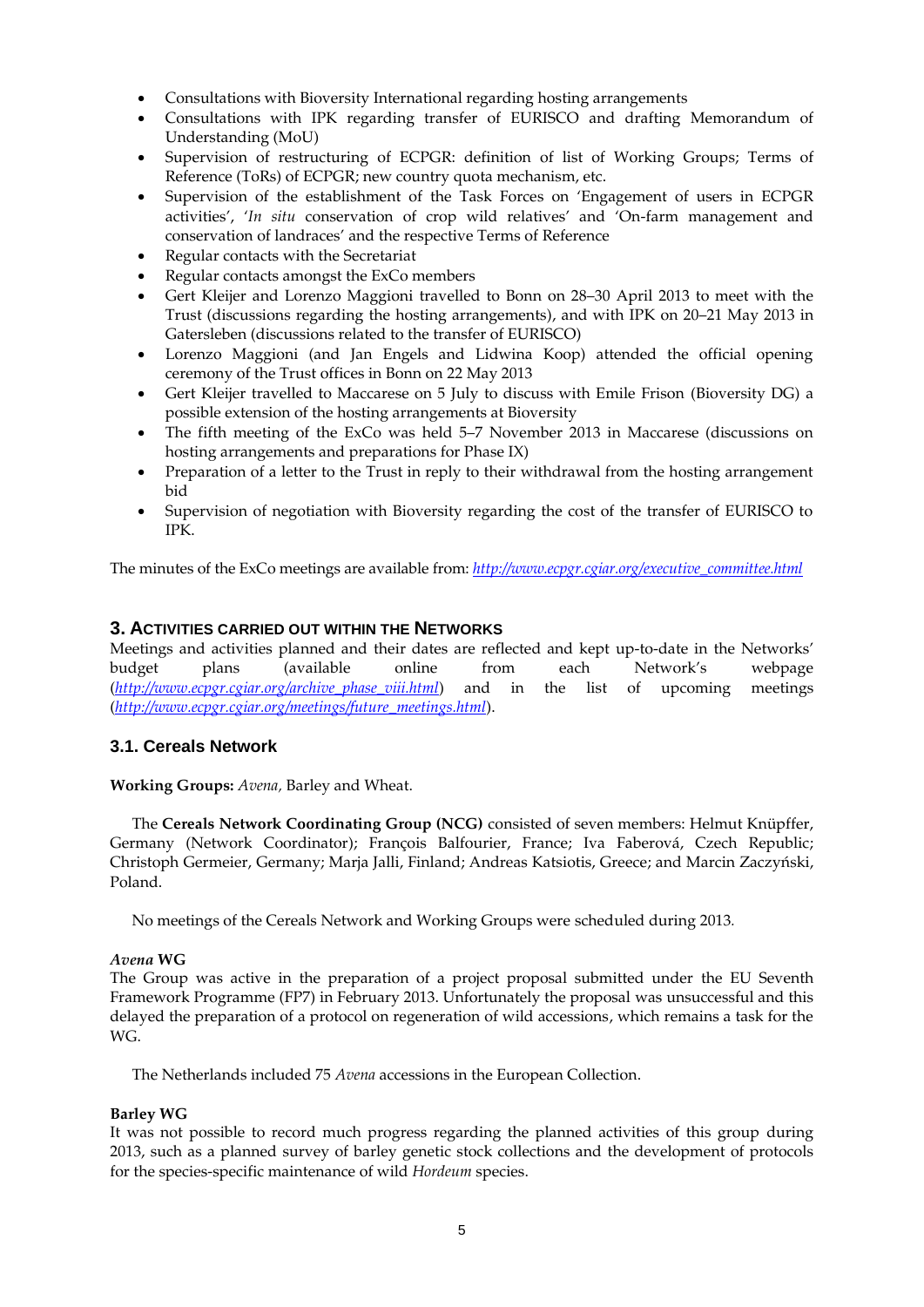It should be noted that a Public–Private Plant Breeding Barley project has been ongoing among the Nordic countries. In this context, a resistance (and other quality traits) database is under development and it already serves the Nordic plant breeding entities. However, due to the nature of the project, the database is currently open only for the project partners and cannot serve the larger WG.

The Netherlands included 642 *Hordeum* accessions in the European Collection.

#### **Wheat WG**

The initiative to develop an inventory of precise genetic stocks did not make further progress, due to the freezing of available funds from ECPGR.

Passport data were sent from Israel to the Wheat Database Manager and these were included in the European Wheat Database (EWDB) (altogether 12 397 new records, which are not included in EURISCO).

Data were provided by Switzerland for the "inventory of activities carried out by members and partners in Europe on genebank material":

*[http://www.ecpgr.cgiar.org/archive\\_phase\\_viii/cereals/wheat/inventory\\_activities.html](http://www.ecpgr.cgiar.org/archive_phase_viii/cereals/wheat/inventory_activities.html)*

A request was made to the Secretariat by Kamut Enterprises of Europe, bvba (based in Belgium) and Kamut International, Ltd. (based in the USA) regarding their finding of the listing of the registered trademark 'KAMUT' as the 'accession name' for species *Triticum turanicum* Jakubz and *Triticum* sp. in the EWDB. As the 'KAMUT®' trademark was registered both in the United States and in some countries in Europe, a request was made to replace the word 'kamut' with the generic name 'khorasan wheat' in the database. The request was forwarded to the Wheat Database Manager and the relevant collection holders for appropriate follow up.

Regarding selection of wheat accessions for the European Collection, the WG had decided in its meeting in 2012 that each WG member should propose accessions from a list provided by the Database Manager on the basis of agreed criteria. Unfortunately there was very little follow up by WG members to this initiative. Subsequently, the revised procedure for the selection of AEGIS accessions somehow derailed the efforts of the WG Chair and Database Manager who were trying to promote a guided selection of appropriate accessions. The Database Manager partially analysed an initial offer of accessions made by Germany and by the Netherlands and she noted a generally low quality of the data, which created a number of questions related to the uniqueness and true origin of the accessions. Eventually, only the Netherlands included 646 *Triticum* accessions in the European Collection (mainly from Pakistan and from the Netherlands).

#### **Other cereals**

#### • **Rye**

The AEGIS-supported project '**Improving the prerequisites for a European rye collection'** was concluded and the final report was submitted in July 2013. Based on a survey and a workshop that involved the main rye collection holders in Europe, the project produced a draft of rye germplasm conservation procedures, a draft characterization descriptor list for cultivated rye and a provisional list of *Secale* candidate European Accessions. The descriptor list was revised and finalized in December 2013.

The final report and its annexes are available online from the ECPGR and AEGIS websites: *[http://www.ecpgr.cgiar.org/news\\_area/european\\_rye\\_collection.html](http://www.ecpgr.cgiar.org/news_area/european_rye_collection.html) [http://aegis.cgiar.org/aegis\\_grant\\_scheme/second\\_call.html](http://aegis.cgiar.org/aegis_grant_scheme/second_call.html)*

#### • **Triticale**

The *[Triticale Database](http://www.bdn.ch/etdb/)* was redesigned and reorganized in June 2013 (improvement of search and display functions). The Database Manager sent the lists of triticale accessions to the Wheat WG members, requesting updated data, which were received from a number of countries.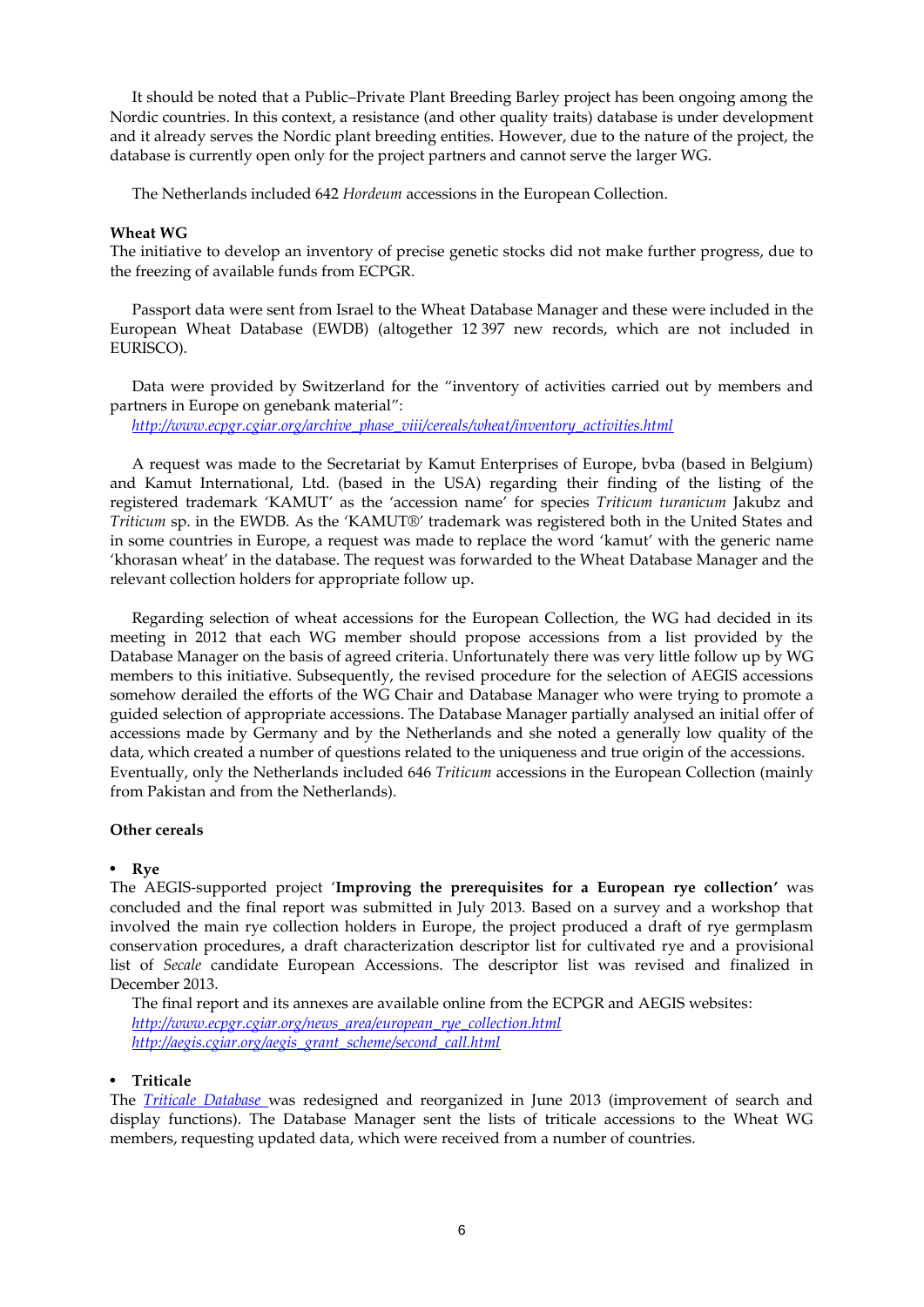## **3.2. Forages Network**

#### **Working Group:** Forages.

The **Forages Network Coordinating Group** consisted of six members: Merja Veteläinen, Finland (Network Coordinator); Beat Boller, Switzerland; Petter Marum, Norway; Vladimir Meglič, Slovenia; Ian Thomas, United Kingdom and Evelin Willner, Germany.

A second workshop on the *Establishment of the European Forages Collection* took place at NordGen, Alnarp, Sweden, 9–11 April 2013 as part of the AEGIS Grant Scheme. The attending forage Database Managers checked data, discussed open questions and data errors, and sought confirmations for AEGIS candidates and AEGIS accessions. In all, 8966 accessions were confirmed to fulfil the demand that there are safety duplicates preserved and seed available. In addition, the collection holders approved assuming the responsibility to act as the primary holders of the accessions. Formal approval of the European Accessions was consequently expected to be made by the National Coordinators concerned. An additional 14 051 'AEGIS candidate accessions' were confirmed. These were considered MOS (most original accessions) by the WG and the holding genebanks agreed to act as the primary holders of these accessions. However, until the requirements for safety duplication and seed availability are fulfilled, the accessions remain as AEGIS candidates.

One of the workshop goals was to enhance the inclusion of characterization and evaluation (C&E) data in the Central Forage Databases as a means of providing the data to EURISCO. Both IPK and NordGen Database Managers gave a practical presentation on how C&E data had been included in their information system and acted as references to discuss technical solutions with other Database Managers.

The *[final report of the workshop](http://aegis.cgiar.org/fileadmin/www.aegis.org/Documents/GRANT_REPORTS/SECOND_CALL/Final_reports_second_call/Report_AEGIS_Forage_WS2_FINAL_2013.pdf)* is available from the AEGIS website and from the Forages WG webpage.

The Netherlands included the following accessions in the European Collection: *Agrostis* (11), *Dactylis* (25), *Festuca* (67), *Lolium* (290), *Phleum* (90), *Poa* (132) and *Trifolium* (237). Germany included a small number of accessions of minor forage grasses and minor forage legumes.

## **3.3. Fruit Network**

**Working Groups:** *Malus/Pyrus*, *Prunus* and *Vitis.*

The **Fruit Network Coordinating Group** consisted of six members: Marc Lateur, Belgium (Network Coordinator); Daniela Giovannini, Italy; Stein Harald Hjeltnes, Norway; David Maghradze, Georgia; Erika Maul, Germany and Matthew Ordidge, United Kingdom.

No meetings of the Fruit Network and Working Groups were scheduled during 2013.

#### *Malus/Pyrus* **WG**

A common set of 12 agreed SSR markers for *Malus* characterization was included as an annex to the report of the Fourth Meeting of the WG. Work was continued in an attempt to develop an overarching set of recommendations for fingerprinting protocols for *Malus* and *Pyrus*. A draft document has been developed (led by Henryk Flachowsky with input from other members) but a few remaining technical points remain to be resolved before agreeing and publishing as a recommended protocol.

An expertise table related to *Malus/Pyrus* was updated in March 2013 and included as a further annex to the above-mentioned report.

#### *Prunus* **WG**

The following working documents were produced and published online:

- *[General protocols for using the ECPGR descriptors for](http://www.ecpgr.cgiar.org/fileadmin/www.ecpgr.cgiar.org/NW_and_WG_UPLOADS/Prunus/General_protocols_for_using_the_ECPGR_descriptors_for_Prunus_species_for_Web.pdf) Prunus spp.* (July 2013)
- *[ECPGR priority descriptors for peach \[](http://www.ecpgr.cgiar.org/fileadmin/www.ecpgr.cgiar.org/NW_and_WG_UPLOADS/Prunus/Peach_descriptors_DRAFT_1_30_08_13.pdf)*Prunus persica *(L.) Batsch]* (Draft 1, August 2013)

A paper authored by two members of the WG (Daniela Benediková and Daniela Giovannini) was published in the *Proceedings of the Second Balkan Symposium on Fruit Growing, 5–7 September 2011, Pitesti, Romania:*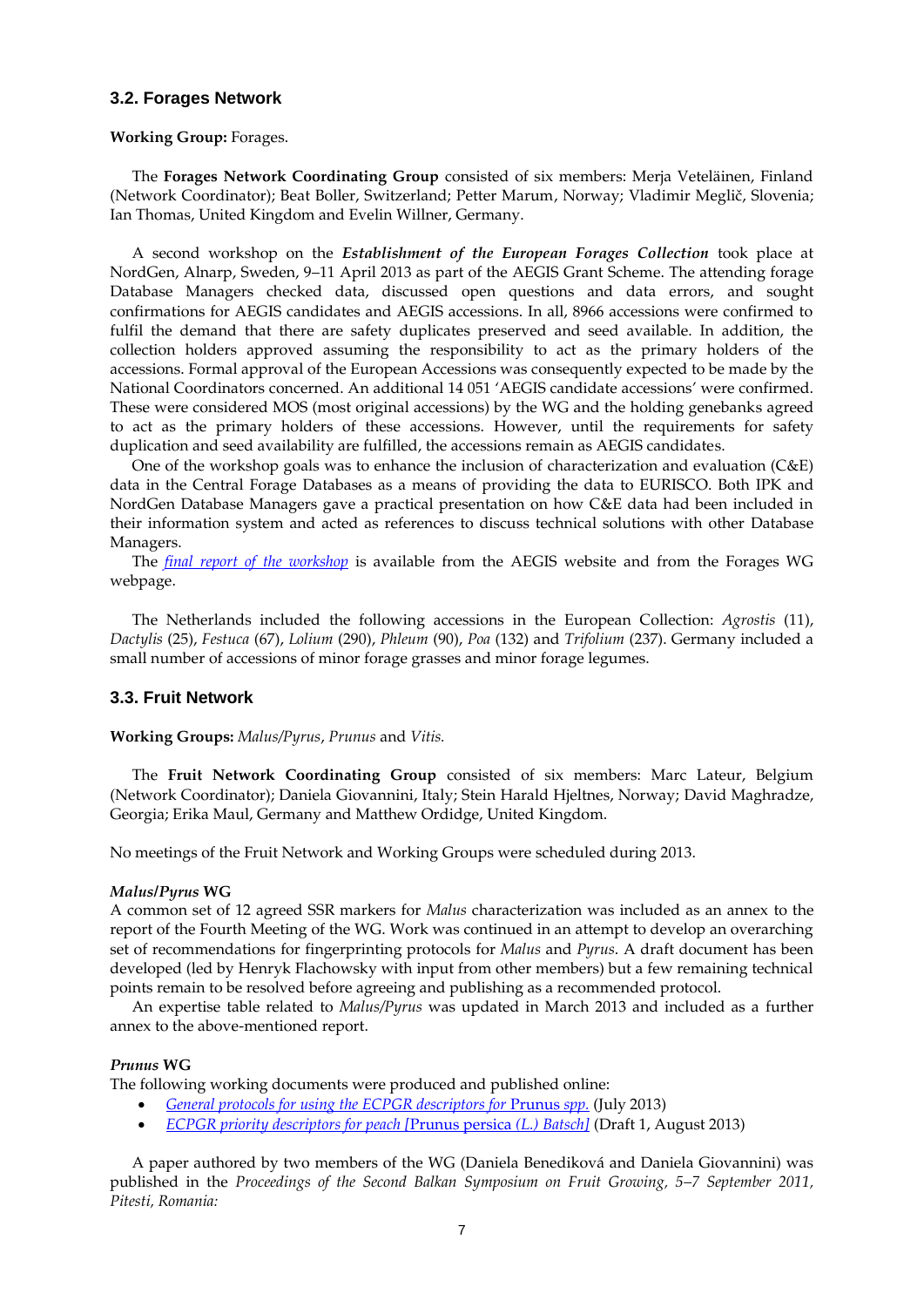- Benediková D, Giovannini D. 2013. *[Review on genetic resources in the ECPGR](http://www.actahort.org/books/981/981_2.htm)* Prunus *Working [Group.](http://www.actahort.org/books/981/981_2.htm)* Acta Hort. (ISHS) 981:43-51.

Regarding the status of the European *Prunus* Database (EPDB), INRA-Bordeaux hired a person who should progressively take responsibility for the EPDB, effective in 2014.

New Italian data (>3000 acc. of *Prunus* spp.) were sent to EURISCO and uploaded in April 2013.

Several members of the WG have joined the *[COST Action FA1104 'Sustainable production of high–](http://www.cost.eu/domains_actions/fa/Actions/FA1104) [quality cherries for the European market](http://www.cost.eu/domains_actions/fa/Actions/FA1104)'* for activities devoted to cherry germplasm conservation, phenotyping and genotyping, and dissemination.

#### *Vitis* **WG**

The ECPGR Fruit Network supported the creation of a log book for the *[European Vitis Database](http://www.eu-vitis.de/index.php)*, documenting the import and modification of data. The administrator and partners of the European *Vitis* Database can now trace back actions carried out. This is indispensable in case of database corruption in order to restore data content.

A close link exists between the ECPGR *Vitis* WG and the *[COST action FA1003](http://users.unimi.it/grapenet/index.php) 'GRAPENET, East-[West Collaboration for Grapevine Diversity, Exploration and Mobilization of Adaptive Traits for Breeding](http://users.unimi.it/grapenet/index.php)'.* Within this context, activities are planned for sustainable germplasm conservation. Joint meetings were held on *[Development of phenotyping methodologies](http://users.unimi.it/grapenet/events_madrid_meeting.php)* (26–27 February 2013, El Encin - Alcalá de Henares, Madrid, Spain and on *[Progress in germplasm identification and genotyping methods](http://users.unimi.it/grapenet/events_bucharest_meeting.php) (*10–11 June 2013, Bucharest, Romania). The ECPGR Coordinator attended the Core group meeting held in Paris, France, on 30 October 2013, where the organization of a joint final dissemination meeting in 2014 was discussed.

The Czech Republic designated 3 accessions of *Vitis vinifera* as part of the European Collection.

## **3.4. Oil and Protein Crops Network**

**Working Group:** Grain Legumes.

The **Oil and Protein Crops Network Coordinating Group** consisted of three members: Mike Ambrose, United Kingdom (Network Coordinator); Andrea Carboni, Italy and Gérard Duc, France.

The *Fifth Meeting of the Working Group on Grain Legumes* was held 7–8 May 2013 in Novi Sad, Serbia, involving 22 WG members and 3 observers. It was organized in collaboration with the Institute of Field and Vegetable Crops, Novi Sad. The meeting focussed on: the AEGIS Quality System, the genebank standards, the Central Crop Databases and the issue of sustaining the WG's momentum in the absence of future group meetings, which are not foreseen by the new mode of operation of ECPGR. Regarding AEGIS, tasks were split among the Database Managers of *Lens, Lupinus, Phaselous, Pisum* and *Vigna*, who agreed to start identifying candidate accessions for inclusion in the European Collection, based on the criteria 'Country of origin', 'Sample status' and 'Accession name'.

The FAO *Genebank Standards for Plant Genetic Resources for Food and Agriculture* were presented and accepted by the Group as suitable for the AEGIS Quality System to be applied to grain legumes. It was suggested that more detailed standards be developed by the WG regarding the appropriate distance between plots during regeneration of self- and cross-pollinated grain legumes and the requirement that evaluations be carried out under low nitrogen conditions.

Progress of the Central Crop Databases was reported. It was shown that in some cases the databases have an added value that is not offered by the EURISCO catalogue, such as a larger amount of data, including characterization data and pictures of the accessions.

The future management of the WG was discussed with plans to involve a larger number of WG members to help share the responsibilities of maintaining a vibrant grain legume PGR focus within ECPGR and the wider community. Interest groups were created around the topics 'Use of grain legumes in sustainable agricultural systems', 'Exchange of germplasm for evaluation in different environments and 'AEGIS Quality System development'. Crop-specific groups of interest were also established, with elected leaders who will coordinate future WG activities crop by crop for *Arachis,*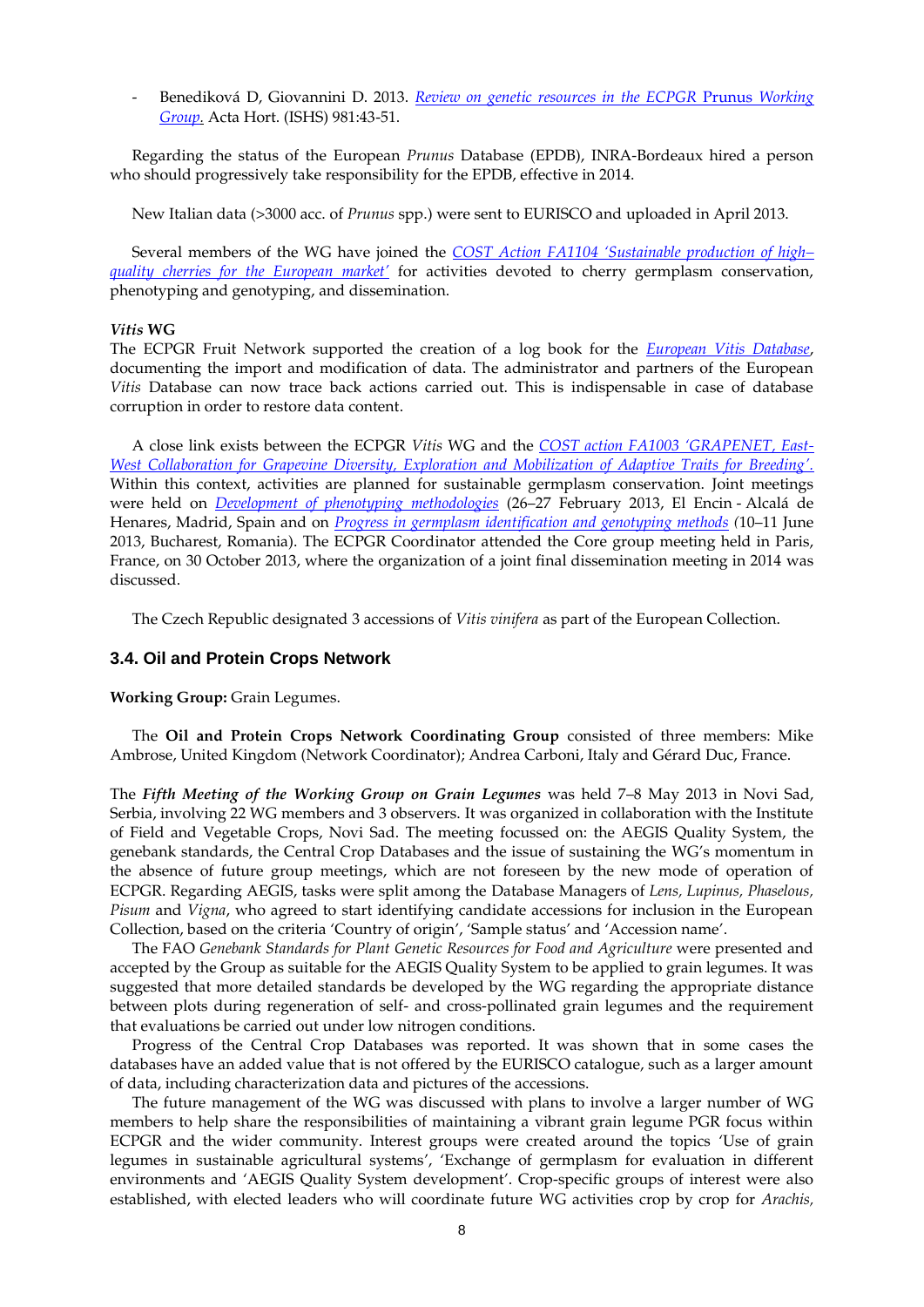*Cicer, Glycine, Lathyrus, Lens, Lupinus, Pisum, Phaseolus, Vicia faba* and *Vigna* with the support and guidance of the Chair and Vice-Chair. The WG plans to develop the WG webpages to include more information about members, institutes and genebanks and will also explore more social media outlets.

The Group welcomed the offer made by Mike Ambrose, UK, to continue to chair the group for a brief transitional period, with the intention of mentoring the potential successors during the upcoming transition phase during which ECPGR will change its mode of operation, while the WG will need to maintain its cohesion even without regular meetings. Gérard Duc, France, was reconfirmed as Vice-Chair.

The *[report of the meeting](http://www.ecpgr.cgiar.org/publications/publication/issue/report_of_a_working_group_on_grain_legumes-4.html)* is available online.

The Netherlands included in the European Collection accessions of *Lupinus* (25), *Pisum* (300) and *Vicia faba* (96).

### **3.5. Sugar, Starch and Fibre Crops Network**

**Working Groups:** *Beta*, Fibre Crops (Flax and Hemp), Medicinal and Aromatic Plants (MAPs)*,* Potato.

The **Sugar, Starch and Fibre Crops Network Coordinating Group** consisted of four members: Roel Hoekstra, the Netherlands (Network Coordinator); Ana Maria Barata, Portugal; Lothar Frese, Germany and Martin Pavelek, Czech Republic.

No meetings of the Sugar, Starch and Fibre Crops Network and Working Groups were scheduled during 2013.

#### *Beta* **WG**

Following the agreement of WG members to assist in the compilation of *Beta* and *Patellifolia* Most Appropriate Accessions (MAAs), it was proposed to use for this purpose a list of accessions suggested by the IPK genebank and a list of accessions sent by several genebanks to the French company Florimond Desprez in 2012. The latter accessions became part of the working collection of the French project AKER, a research initiative for sustainable improvement of sugar beet. Collection curators were asked by the WG Chair to accept or reject the MAA candidate status of each accession. However, WG members were not responsive to this initiative.

Monitoring and sampling of *Beta nana* on Mount Olympus was continued by the Greek Gene Bank. However, it was not possible to support this activity with ECPGR funds, as previously agreed, due to administrative difficulties from the Greek end.

The WG Chair supported the submission of a proposal on *Beta patula* to the DAAD (German Academic Exchange Service) by a partner (University of Madeira). The proposal was not selected by the DAAD for funding.

The WG Chair, after consultation with several WG members, prepared a COST proposal entitled 'European infrastructure components for research on conservation and utilization of sugar beet genetic resources' in 2013. The proposal was rejected, but the comments of the evaluators were encouraging and therefore the Institute for Breeding Research on Agricultural Crops of the JKI planned to submit a revised COST proposal in 2014, with the aim of acquiring funds for the *Beta* WG activities.

#### **Fibre Crops (Flax and Hemp) WG**

The Netherlands included 52 *Linum* accessions in the European Collection.

### **Medicinal and Aromatic Plants WG**

Among the priority species selected by the WG, the European Collection contains 3 accessions of *Artemisia* conserved in Germany.

The following relevant articles were published by WG members:

Barata AM, Rocha F, Lopes VR. 2013. *Wild harvesting business of medicinal and aromatic plants (BWH) – [Portugal](http://plantwild.files.wordpress.com/2013/06/bwh-portugal1.pdf)*. Presentation at the *[4th Grundtvig Plant Wild meeting on MAPs businesses of](http://plantwild.wordpress.com/2013/06/03/kilis-turkey-4th-grundtvig-plant-wild-meeting-on-maps-businesses-of-wild-harvesting/)  [wild harvesting, 9-10 May 2013, Kilis, Turkey.](http://plantwild.wordpress.com/2013/06/03/kilis-turkey-4th-grundtvig-plant-wild-meeting-on-maps-businesses-of-wild-harvesting/)*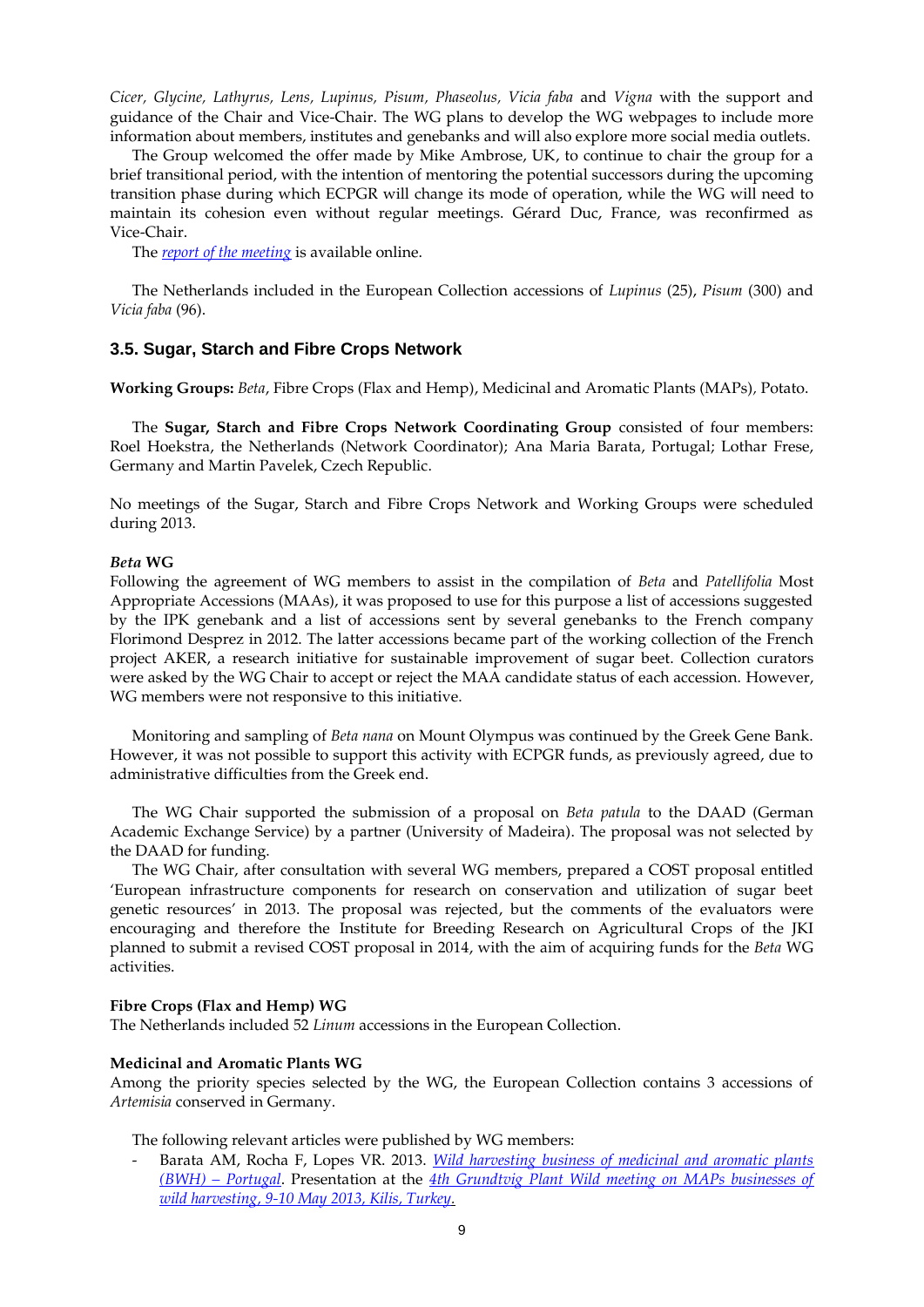- Radušienė J, Karpavičienė B. 2013. *[Wild harvesting business of medicinal and aromatic plants in](http://plantwild.files.wordpress.com/2013/06/bwh-lithuania1.pdf)  [Lithuania](http://plantwild.files.wordpress.com/2013/06/bwh-lithuania1.pdf)*. Presentation at the *[4th Grundtvig Plant Wild meeting on MAPs businesses of wild](http://plantwild.wordpress.com/2013/06/03/kilis-turkey-4th-grundtvig-plant-wild-meeting-on-maps-businesses-of-wild-harvesting/)  [harvesting, 9-10 May 2013, Kilis, Turkey.](http://plantwild.wordpress.com/2013/06/03/kilis-turkey-4th-grundtvig-plant-wild-meeting-on-maps-businesses-of-wild-harvesting/)*

### **Potato WG**

The final report of the project funded by the AEGIS Grant Scheme 'Identification of old potato clones having unreliable variety name by means of fingerprinting using microsatellite (SSR) markers to assist in setting up the AEGIS collection for potato cultivars' has still not been received by the Secretariat. Based on the fingerprinting of old potato clones, the project was to identify mislabelling or confirm the genetic uniqueness of the clones and indicate which of the fingerprinted varieties will be the most appropriate for inclusion in the European Collection. Results from the study can be anticipated as follows: SASA genotyped 379 clones from 8 European potato collections with 12 SSR markers. Additionally, the UK and Ireland donated 24 and 30 fingerprints of heritage varieties. The 433 accessions show 398 different profiles. The 26 duplication groups contain between 2 and 6 accessions. The largest group consists of blue-coloured varieties. In the case of the duplicate group Fortuna/Morgane 1985, it is unclear which one has been mislabelled. Profiles of crossing parents and/or offspring might resolve this issue. A complicating factor is that the Potato Pedigree Database (*[www.plantbreeding.wur.nl/potatopedigree/](http://www.plantbreeding.wur.nl/potatopedigree/)*) indicates for the name Fortuna four different varieties.

The European Collection includes 625 *Solanum tuberosum* accessions (438 conserved in Germany, 141 in Czech Republic and 46 in the Netherlands) and 1030 wild *Solanum* sp. accessions (523 conserved in Germany and 507 in the Netherlands).

## **3.6. Vegetables Network**

**Working Groups**: *Allium*, *Brassica,* Cucurbits, Leafy Vegetables, Solanaceae and Umbellifer Crops.

The **Vegetables Network Coordinating Group** consisted of ten members: Marie-Christine Daunay, France (Network Coordinator), Willem van Dooijeweert, the Netherlands (Vice-Coordinator); Charlotte Allender, United Kingdom; Noor Bas, the Netherlands; Ferdinando Branca, Italy; Maria José Díez, Spain; Emmanuel Geoffriau, France; Joachim Keller, Germany; Teresa Kotlińska, Poland and Rob van Treuren, the Netherlands.

## *Allium* **WG**

New functionalities were implemented in the *[European](http://ealldb.ipk-gatersleben.de/)* Allium *Database*. The database is now searchable on botanical names and all other passport data, including all EURISCO fields and some additional specific fields.

Ongoing activities of the WG, such as a survey on the status of landrace conservation, prioritization of the wild relatives of the crop species within the genus *Allium* and selection of accessions worth being flagged as European accessions did not make significant progress.

The European Collection includes 387 accessions conserved by Czech Republic (82), Germany (154) and the Netherlands (151).

#### *Brassica* **WG**

The *Brassica* WG concluded the following two projects:

1. 'Identification of unknown accessions from European genebanks', carried out at VIR, St. Petersburg, Russian Federation (ECPGR contribution to this project was  $\epsilon$  3000): 57 "unknown" *Brassica rapa* L. accessions conserved in European genebanks were identified and assigned to the respective *B. rapa* crop types. A few accessions turned out to be mixtures of different *Brassica* species. Three accessions were identified as *B. napus* and nine as *B. juncea*. Additionally, biochemical analysis was carried out on leaves, roots and heads, measuring content of dry matter, proteins, sugars, ascorbic acid, carotenoids, carotenes, chlorophylls, organic acids, amino acids, fatty acids, phenol compounds, spirits, and others compounds; valuable sources of high level of ascorbic acid and carotene were found. Twenty-six *B. rapa* accessions were proposed for inclusion in AEGIS.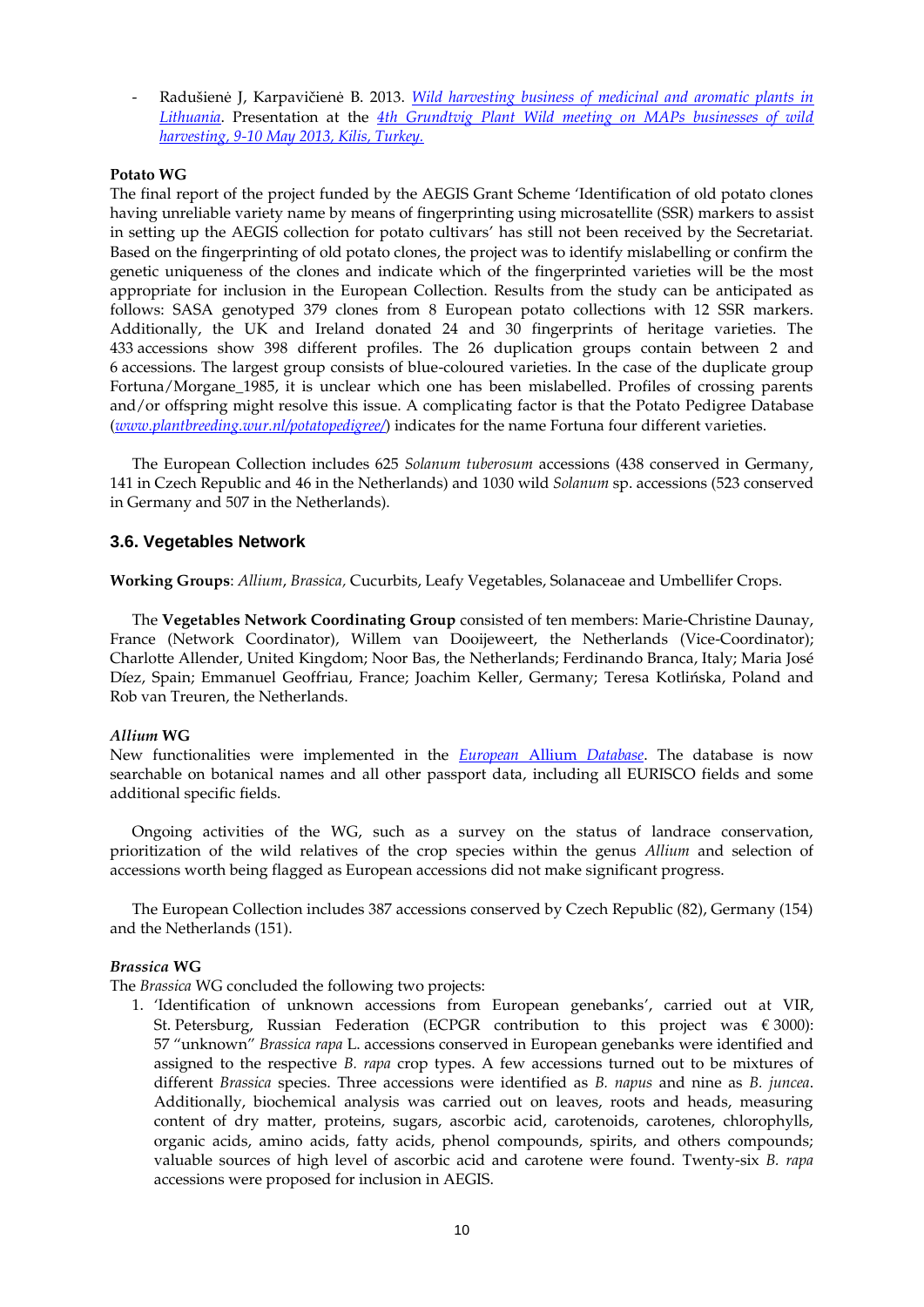2. 'Glucosinolate analysis of a collection of European accessions of wild *Brassica* and *Brassica rapa',* carried out at the Consejo Superior de Investigaciones Científica (CSIC), Córdoba, Spain (ECPGR contribution to this project was € 1845). A collection of 83 *Brassica* accessions (including wild *Brassica, B. juncea, B. rapa* and *B. napus*), obtained from several European genebanks, were analysed for their glucosinolate content. Very high glucoraphanin content was found in two *B. rupestris* accessions.

Additionally, the project 'Bio-morphological and genetic characterization of the *Brassica* Working Group collection', funded by ECPGR in the framework of Phase VIII was nearly completed (ECPGR contribution to this project was  $\epsilon$  3000). All biometric and genetic data acquired from the 26 accessions analysed will be inserted in the *Brassica* European Database (Bras-EDB) in 2014. The collection field, established at the experimental farm of The University of Catania, permitted collection of leaf samples for each accession, which were freeze-dried and sent to CSIC Córdoba for analysis of their glucosinolate content.

Two posters co-authored by *Brassica* WG members were presented at the EUCARPIA Genetic Resources section meeting *Pre-breeding – fishing in the gene pool* held 11–13 June 2013 at NordGen, Alnarp, Sweden:

- Maggioni L, Bas N, Poulsen G, Branca F, Ralli P, von Bothmer R, Lipman E. 2013. Availability of wild *Brassica* sect. *Brassica* accessions in genebanks.
- Poulsen G, Maggioni L, Smolka A, von Bothmer R, Bagger Jørgensen R. 2013. Molecular markers for botanic identification among *Brassica* species.

The proceedings of the 6th *ISHS Symposium* Brassica *2012* and 18th *Crucifer Genetic Workshop* were published at the end of September, containing the following articles supported by the ECPGR *Brassica* WG and mainly devoted to *Brassica* wild species (n=9) and to the genetic profiles and gene flow between wild and cultivated species:

- Branca F, Bas N, Artemyeva A, De Haro A, Maggioni L. 2013. In progress activities of the *Brassica* Working Group of the European Cooperative Programme for Plant Genetic Resources (ECPGR). Acta Horticulturae 1005:149-156.
- Branca F, Ragusa L, Tribulato A, Poulsen G, Maggioni L, von Bothmer R. 2013. Diversity of kale growing in Europe as a basis for crop improvement. Acta Horticulturae 1005:141-148.
- Branca F, Chiarenza G L, Ragusa L, Argento S. 2013. Morphological characterization of the ECPGR wild *Brassica* species collection. Acta Horticulturae 1005:157-164.
- Maggioni L, Jørgensen R B, von Bothmer R, Poulsen G, Branca F. 2013. Signs of inter-crossing between Leafy Kale Landraces and *Brassica rupestris* in South Italy. Acta Horticulturae 1005:165-172.
- Branca F, Ragusa L, Tribulato A, Bagatta M, Lo Scalzo R, Picchi V. 2013. Evaluation of Sicilian wild *Brassica* species (n=9) for glucosinolate profile and antioxidant compounds. Acta Horticulturae 1005:181-188.
- Branca F, Ragusa L, Tribulato A, Di Gaetano C, Calì F. 2013. Genetic relationships of *Brassica* vegetables and wild relatives in southern Italy determined by five SSR. Acta Horticulturae 1005:189-196.
- Branca F, Ragusa L, Tribulato A, Velasco P, Cartea M E. 2013. Glucosinolate profile in different Mediterranean *Brassica s*pecies (n=9). Acta Horticulturae 1005:279-284.

(see also section 6.3)

The European Collection includes 673 accessions conserved by the Netherlands.

## **Cucurbits WG**

An *Ad hoc meeting of the Chairs, Vice-Chairs and Central Crop Database Managers of the Solanaceae and Cucurbits Working Groups* was held in Valencia, Spain, 11–12 April 2013. The scope of this 2-day ad hoc meeting was to explore the possibility of abandoning Central Crop Databases (CCDBs) and focussing instead on EURISCO, in order to avoid duplication of data and working efforts. The main functionalities of both systems were discussed. Current progress concerning the selection of Most Appropriate Accessions (MAAs) was reviewed for Solanaceae and Cucurbits and possible plans for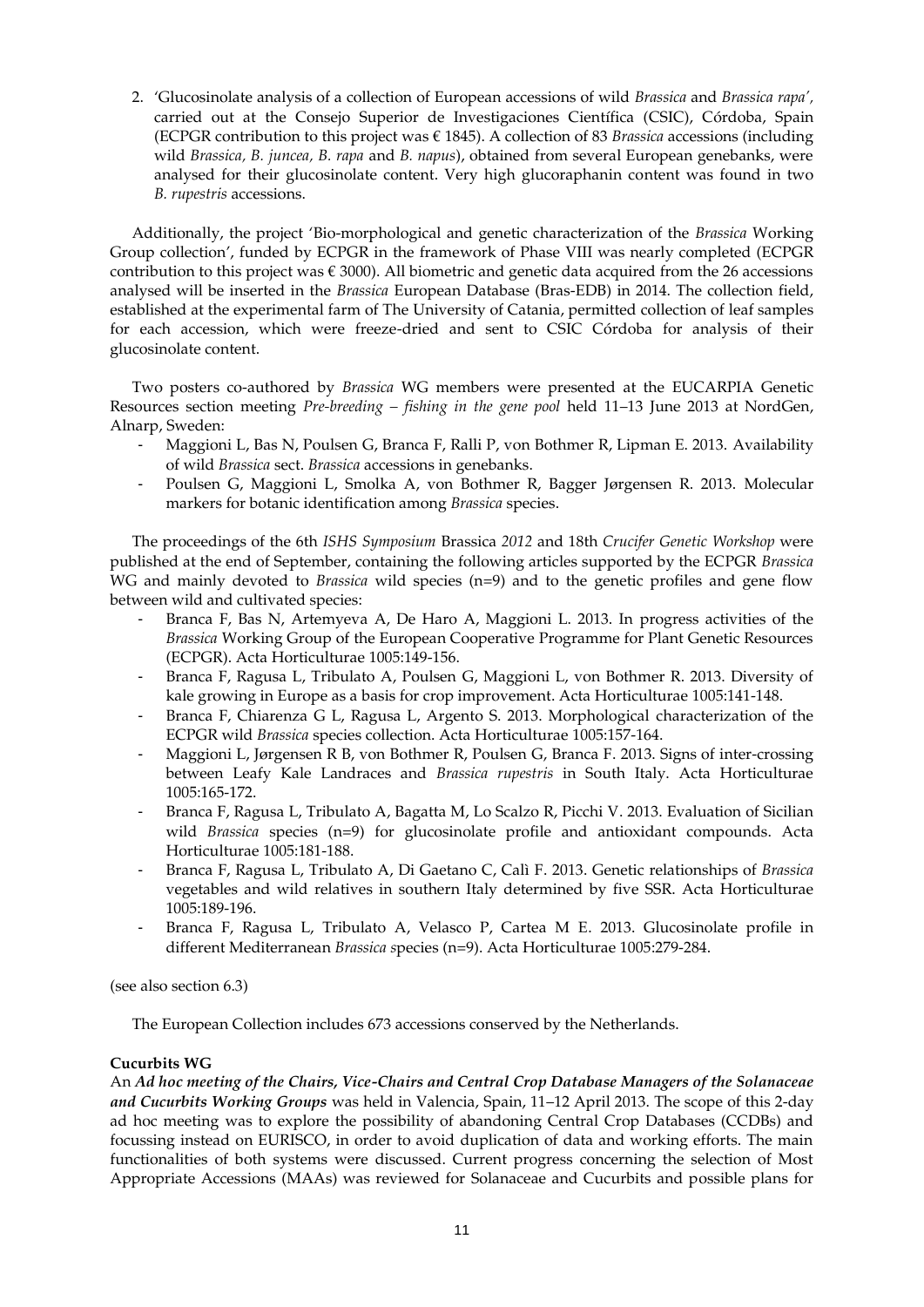the new phase of ECPGR (Phase IX, 2014–2018) were discussed. The *[report of the meeting](http://www.ecpgr.cgiar.org/fileadmin/www.ecpgr.cgiar.org/NW_and_WG_UPLOADS/VEGNET_misc/Valencia_Report_final_for_Web.pdf)* is available online.

The Manager of the Cucurbits Database attempted to use the database to select candidate European Accessions. Unfortunately this time-consuming exercise was not successful: although some countries agreed on the sets of selected accessions, no additional accessions were eventually flagged in EURISCO.

The European Collection contains a total of 2109 Cucurbits accessions, representing 1173 *Cucumis*, 745 *Cucurbit*a and 191 *Citrullus* accessions conserved by Germany (1853) and the Netherlands (256).

#### **Leafy Vegetables WG**

The *Second Meeting of the Working Group on Leafy Vegetables* was held during 8–9 October 2013 in Ljubljana, Slovenia. It was organized in collaboration with the Agricultural Institute of Slovenia and was attended by participants from 13 countries, who presented the status of conservation of leafy vegetables in their respective countries.

**European Collection of leafy vegetables**. The AEGIS European Collection already includes nearly 1500 leafy vegetable accessions (mainly *Lactuca*), conserved in Germany and in the Netherlands. Other countries are at different stages in the process of proposing candidate accessions. The Group agreed on the latest procedure proposed by the ECPGR Secretariat to emphasize the primary role of the individual countries in the selection of AEGIS accessions. The main role of the WG will be the analysis of gaps and duplicates in the Collection, once established, and the planning for its management on a regional scale. A survey of regeneration and safety duplication needs of the WG genebanks was planned.

**Genebank standards for leafy vegetables**. Starting from the analysis of the *Genebank Standards* endorsed by the FAO Commission on PGRFA in April 2013, the WG discussed specific items requiring lettuce- and spinach-specific guidelines. While the FAO standards were generally accepted, a few specific deviations or precisions were suggested. The WG made plans to inventory the mode of operation of the various members for the conservation of chicory and other minor leafy vegetables. Specific guidelines would then be agreed also for these crops.

**International leafy vegetable databases**. Mainly thanks to the support of an EC-funded project, the WG developed international databases for lettuce, spinach, chicory and other leafy vegetables. These online databases offer various useful functionalities that are not available from EURISCO (notably characterization and evaluation data). However, the managing institutions have not had the resources to update and further develop the databases after the expiration of the EC project. Therefore, the Group decided not to make further investments in these databases, but rather support the future development of EURISCO, in the understanding that the European catalogue will link to characterization and evaluation data and will further improve its functionalities, such as provision of genebank curators' details, ordering tools, links to additional data on institutional websites, etc.

**Towards Phase IX of ECPGR**. The Group was informed about expected changes in the mode of operation of ECPGR. Potential areas of interest for WG members were mentioned: 1) Collecting of *Lactuca* wild relatives belonging to the primary genepool and currently missing from the genebanks; 2) Use of diversity in genebank accessions for introduction or re-introduction into cultivation, in collaboration with non-governmental organizations (NGOs) and farmers.

The Group reconfirmed as Chair [Rob van Treuren](javascript:linkTo_UnCryptMailto() (the Netherlands) and as Vice-Chair [Ulrike](javascript:linkTo_UnCryptMailto()  [Lohwasser](javascript:linkTo_UnCryptMailto() (Germany).

Shortly after the meeting, an updated overview of the status of the Leafy Vegetable collections was published on the WG webpage.

The European Collection includes a total of 1406 Leafy Vegetables accessions, representing 1127 *Lactuca*, 169 *Spinacia* and 110 *Cichorium* accessions, overall conserved by Germany (458) and the Netherlands (948).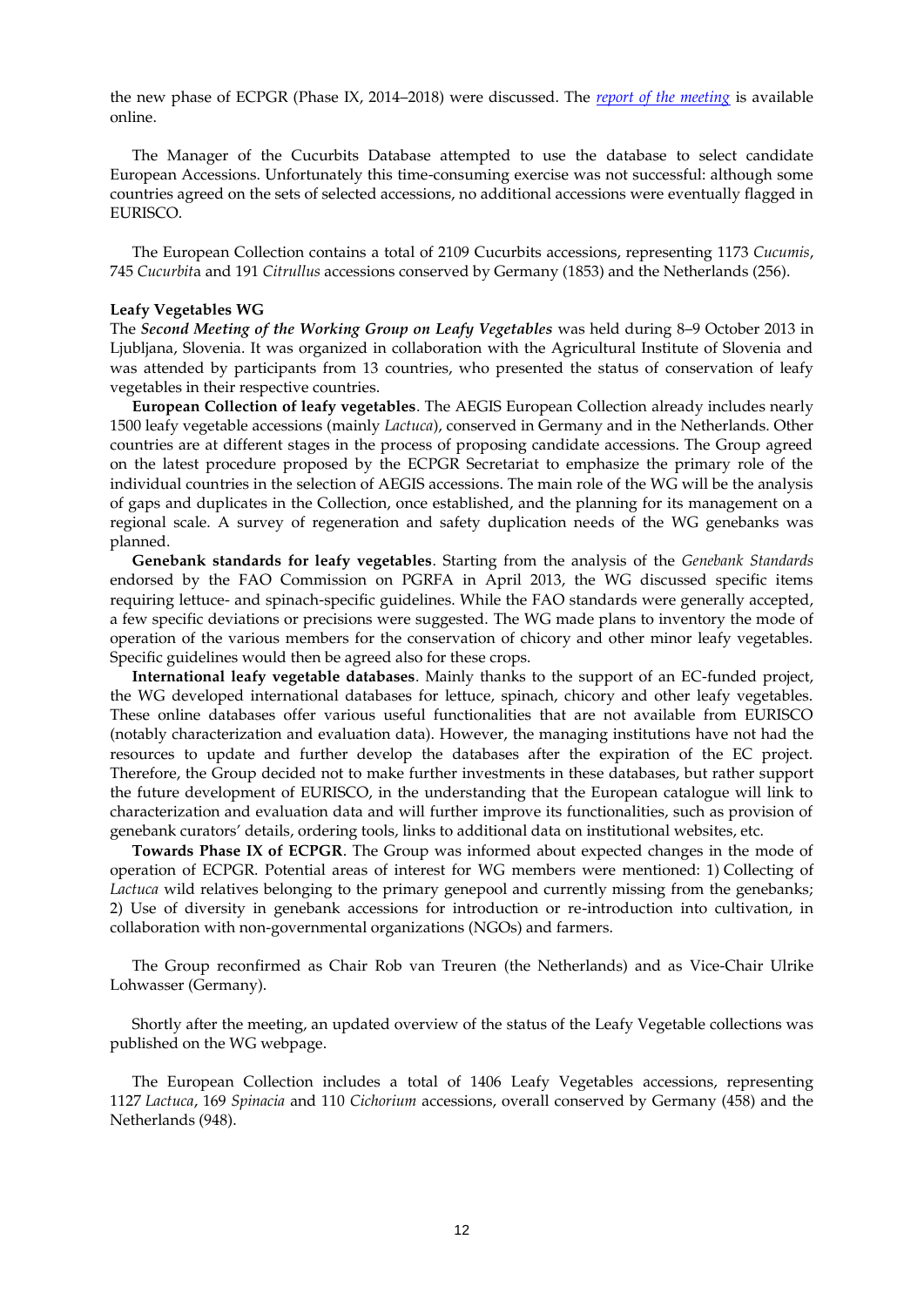#### **Solanaceae WG**

An *Ad hoc meeting of the Chairs, Vice-Chairs and Central Crop Database Managers of the Solanaceae and Cucurbits Working Groups* was held in Valencia, Spain, 11–12 April 2013 (see above, Cucurbits WG).

The *[Minimum descriptors for Pepino, Groundcherry and Tree Tomato](http://www.ecpgr.cgiar.org/fileadmin/www.ecpgr.cgiar.org/NW_and_WG_UPLOADS/Solanaceae_Miscc/Descriptors_minor_crops_NEW_for_Web_22022013.pdf)* were finalized and published online.

The European Collection includes a total of 731 Solanaceae accessions, representing 411 tomato, 268 *Capsicum* sp. and 52 eggplant accessions conserved by Germany (441) and the Netherlands (290).

#### **Umbellifer Crops WG**

The *Second Meeting of the Working Group on Umbellifer Crops* was held 26–28 June 2013 at the N.I. Vavilov Research Institute of Plant Industry (VIR) in St. Petersburg, Russian Federation. Fifteen participants from eleven countries attended the meeting.

As a result of an AEGIS-funded project, the WG selected 1281 *Daucus carota* cultivar accessions to be proposed for inclusion in the European Collection. This number represents 43% of the eligible accessions analysed from the existing datasets. The AEGIS Associate Members holding the proposed accessions would be encouraged to actually include them in the European Collection. Additionally, each WG member agreed to prepare lists of accessions that their countries' genebanks were ready to conserve as part of the European Collection.

A minimum list of descriptors for characterization of carrot accessions was agreed and an illustrated table with scales and illustrations was made available from the ECPGR website and included in the meeting report. Minimum lists of descriptors were also under discussion for other Apiaceae. Crop-specific standards for conservation in genebanks were discussed and agreed, using as a baseline the FAO *Genebank Standards*.

The following progress was reported about the ECPGR-funded project on umbellifer wild relatives, which focussed on endangered *in situ* populations, taxonomic misidentification of *ex situ* accessions or lack of characterization and knowledge (ECPGR contribution to this project was  $\epsilon$  7840):

- Exploration of wild carrot in France, taxonomic identification, collaborative characterization in agronomic conditions, morphometric and genetic structure analysis
- Morphological characterization of wild carrot from Nordic countries at the Nordic Genetic Resource Centre (NordGen)
- Characterization by flow cytometry of carrot wild relatives in the UK
- Morphological characterization of umbellifer wild relatives in the Czech Republic
- Plans for evaluation of 30 *Daucus carota* var. *carota* accessions from different European countries for alternaria resistance at the Julius Kühn-Institut (JKI), Quedlinburg, Germany
- Evaluation in France of *Daucus carota* var. *carota* for alternaria and other pathogens.

With the understanding that EURISCO will soon include characterization and evaluation data, the group is not planning any further major investment to develop the *[European Umbellifer Database](http://www2.warwick.ac.uk/fac/sci/lifesci/wcc/gru/eudb/)*, which was updated prior to the meeting, and a proposal was made that it should become a tool of the WG rather than a database for germplasm users.

Five main tasks were identified for the future Phase and the coordination of future activities was delegated to specific WG members:

- Task 1: Analysis of the list of accessions of the European Collection for gaps related to missing countries and species
- Task 2: Improvement of the quality of the European Collection, monitoring adherence to crop standards and organizing shared efforts for regeneration and other actions needed
- Task 3: Inventorying existing data related to characterization and evaluation and data acquisition
- Task 4: Collecting landraces and adding value to on-farm initiatives
- Task 5: Inventory of existing accessions of wild relatives, collecting based on identified gaps in the primary genepool, taxonomic identification and phylogenetic study with molecular markers.

Charlotte Allender, United Kingdom was elected as Chair of the WG and Pavel Kopecký, Czech Republic, as Vice-Chair.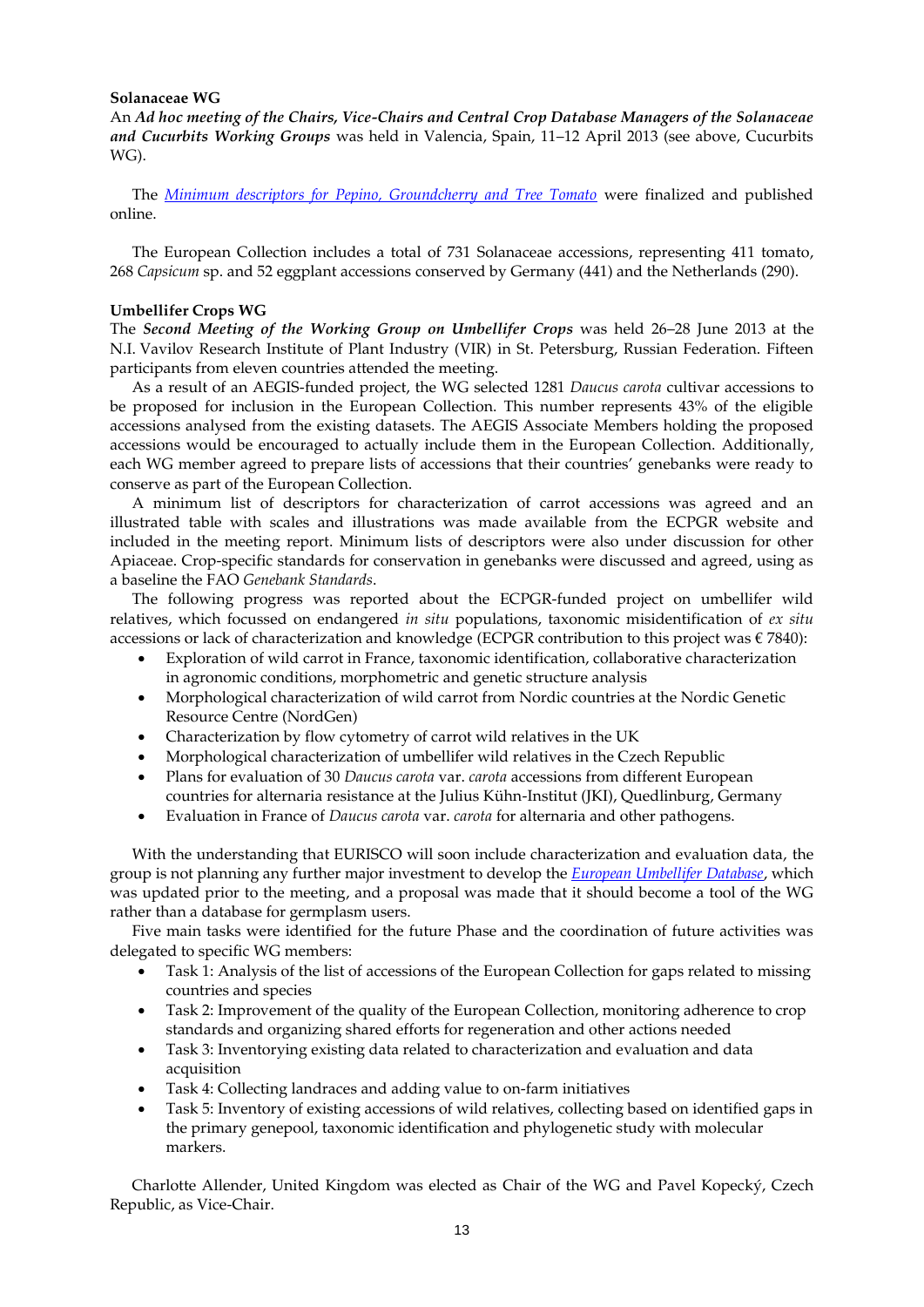#### **3.7. Documentation and Information Network**

The **Documentation and Information (**Doc&Info) **Network Coordinating Group** consisted of eight members: Theo van Hintum, the Netherlands (Network Coordinator); Frank Begemann, Germany; Iva Faberová, Czech Republic; Idin Fazlic, Bosnia and Herzegovina (SEEDNet); Helmut Knüpffer, Germany; Jonas Nordling, Sweden (NordGen); Ahmet Semsettin Tan, Turkey and Ian Thomas, United Kingdom. Four additional ex officio representatives were Lorenzo Maggioni, ECPGR Secretariat; Sónia Dias (EURISCO Coordinator); Richard Bruskiewich, Bioversity International, Rome and José Iriondo, Spain (*In situ* and On-farm Conservation Network representative).

Following the decision made by the Steering Committee to accept the offer of IPK to physically host **EURISCO** during Phase IX, this year was characterized by preparatory activities to implement the transition. IPK indicated that the role and functions of EURISCO Coordinator would be taken up during Phase IX by Stephan Weise, IPK. This choice was endorsed by the ExCo Chair and by the Chair of the Doc&Info Network. An agreement between Bioversity International, acting on behalf of ECPGR, and IPK, concerning the terms and conditions for the maintenance and development of EURISCO, was drafted and at the end of 2013 it was still under revision by the respective legal services (actually signed in April 2014).

Helmut Knüpffer and Stephan Weise of IPK visited Bioversity International on 7–10 October 2013 for a meeting with Bioversity staff regarding the transfer of EURISCO. The goal of the meeting was to identify the needs for the transfer of EURISCO to IPK in order to ensure a smooth transition of EURISCO (coordination, infrastructure and public website). Costs related to this transition were estimated and a plan was made to implement the transition during the first half of 2014, with the intention to ensure only the minimum necessary interruption to the services offered by EURISCO.

Preparation went on for an **ECPGR Documentation and Information Workshop to be held in 2014**, which is expected to influence the future direction of EURISCO, the European CCDBs and PGR documentation in Europe in general. About 50 participants will be invited including National Inventory Focal Points, Database Managers and other documentation experts. Funding was secured for this workshop, in agreement with the Steering Committee, using savings remaining from Phase VIII. The Chair of the Network and the ECPGR Secretariat started a survey on the status of the CCDBs and the Chair drafted and circulated two preparatory documents to the Network Coordinating Group (a discussion paper on PGR documentation and a report comparing data in EURISCO and in the CDDBs).

Research on *Comparative analysis between EURISCO and WIEWS and ECCDBs*, carried out by Anna Hausmann and Sónia Dias at Bioversity International, was completed and circulated to the Doc&Info Network Coordinating Group members. This research aimed at identifying gaps in EURISCO compared to WIEWS and to the ECCDBs. This work has been continued by the work done by the Chair of the Network in preparation for the previously mentioned workshop.

#### **3.8.** *In situ* **and On-farm Conservation Network**

**Working Groups**: On-farm Conservation and Management, Wild Species Conservation in Genetic Reserves.

The *In situ* **and On-farm Conservation Network Coordinating Group** consisted of seven members: Nigel Maxted, United Kingdom (Network Coordinator); Lothar Frese, Germany; Paul Freudenthaler, Austria; José Iriondo, Spain; Valeria Negri, Italy; Zdeněk Stehno, Czech Republic; and Jens Weibull, Sweden.

#### *Establishment of Task Forces*

Following the recommendations made by the Steering Committee during their last meeting in Vienna in December 2012, the following Task Forces were established. The Terms of Reference of the Task Forces are available from: *[www.ecpgr.cgiar.org/news\\_area/ecpgr\\_task\\_forces.html](http://www.ecpgr.cgiar.org/news_area/ecpgr_task_forces.html)*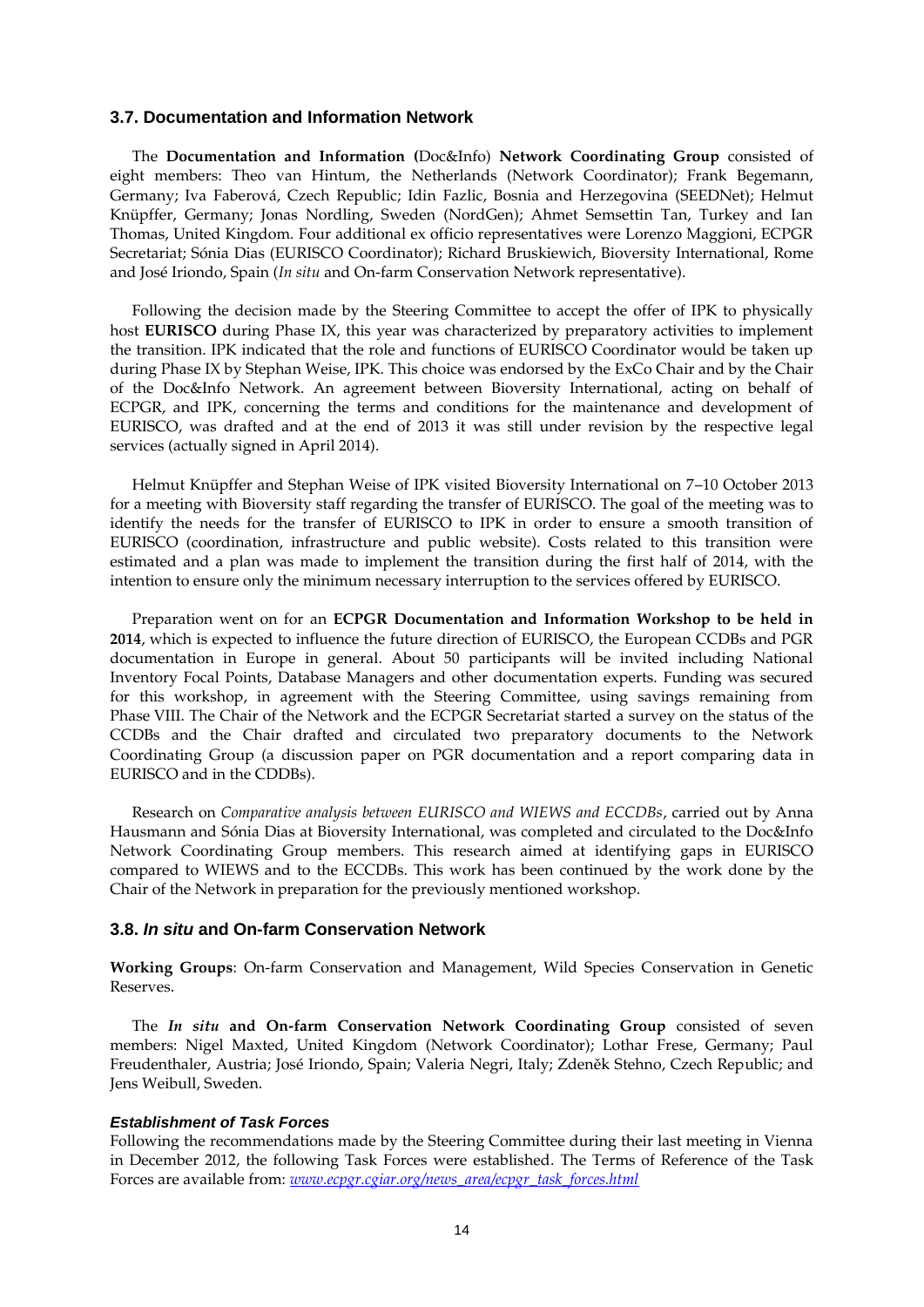#### • **Task Force on "***In situ* **conservation of crop wild relatives"**

Mission: To develop agreed concepts at ECPGR level on *in situ* conservation of crop wild relatives (CWR).

Composition of the Task Force: Nigel Maxted (United Kingdom) (Chair), Alvina Avagyan (Armenia), Lothar Frese, (Germany), Alon Singer (Israel), Joana Magos Brehm (Portugal) and José Iriondo (Spain).

#### • **Task Force on "On-farm management and conservation of landraces"**

Mission: To develop agreed concepts at ECPGR level on on-farm management and conservation of landraces.

Composition of the Task Force: Valeria Negri (Italy) (Chair), Fuad Gasi (Bosnia and Herzegovina), Merja Veteläinen (Finland), Isabelle Goldringer (France), Rudi Vogel (Germany), Pedro Mendes-Moreira (Portugal) and Silvia Strãjeru (Romania).

Before the end of the year, the Task Force CWR delivered a draft concept to the Secretariat, while the Task Force on landraces was still working on its draft, which required more time for consultation and negotiation in order to reach agreement over complex and controversial concepts. The two concepts, when both ready for further circulation in 2014, will be submitted to the Steering Committee for endorsement. The Steering Committee will be invited to undertake a national consultation before commenting on the draft concepts.

As part of the **[PGR Secure project,](http://www.pgrsecure.org/)** a collaborative project funded under the EU Seventh Framework Programme, THEME KBBE.2010.1.1-03, 'Characterization of biodiversity resources for wild crop relatives to improve crops by breeding', a workshop *On the conservation and sustainable use of plant genetic resources in Europe: a stakeholder analysis* was held in Wageningen, the Netherlands, 25–29 November 2013. Stakeholders representing the plant genetic resource (PGR) sector were invited to discuss the constraints in the conservation and use of PGR in Europe. The stakeholders came from public research institutes, breeding companies, governments, agricultural NGOs and genebanks. The goal of the workshop was to assist this community to develop a joint action plan aiming at the improvement of the PGR conservation and use situation in Europe. The workshop was attended by Jan Engels, on behalf of the ECPGR Secretariat.

#### *Publications*

As part of the PGR Secure project, the following publications were produced, including contributions from several ECPGR WG members:

- *Crop wild relative* **Issue 9**, October 2013. *Crop wild relative* serves to highlight the importance of CWR as critical resources for the improvement of crops. It provides a medium to publicize information about the conservation and use of CWRs, including updates on CWR conservation project activities, national CWR conservation strategies, and the use of CWRs in crop improvement.
- *Landraces* **Issue 2,** October 2013. *Landraces* is a medium to publicize various initiatives to protect landraces and to provide information on research activities focused on them.
- Maxted N, Magos Brehm J, Kell SP. 2013. Resource book for preparation of national conservation plans for crop wild relatives and landraces. Commission on Genetic Resources for Food and Agriculture. Food and Agriculture Organization of the United Nations, Rome, Italy. 457 pp. *<http://www.fao.org/agriculture/crops/thematic-sitemap/theme/seeds-pgr/resource-book/en/>*
- Underwood E, Poláková J, Berman S, Dooley E, Frelih-Larsen A, Kretschmer B, Maxted N, McConville AJ, Naumann S, Sarteel M, Tostivint C. 2013. Options for feeding 10 billion people. Sustainable intensification of crop production: climate change and agriculture; biodiversity and agriculture. Report prepared for the STOA Panel of the European Parliament. Contract IP/A/STOA/FWC/2008-096/LOT3/C1/SC5, European Parliament Science and Technology Options Assessment STOA. *<http://www.europarl.europa.eu/stoa/cms/studies>*

The PGR Secure project has been organizing its final dissemination meeting as a PGR Secure– EUCARPIA joint conference that will be held 16–20 June 2014 at the National Institute of Agricultural Botany (NIAB) Innovation Farm, Cambridge, UK, with the title *Enhanced genepool utilization* – *Capturing wild relative and landrace diversity for crop improvement*. The conference themes will be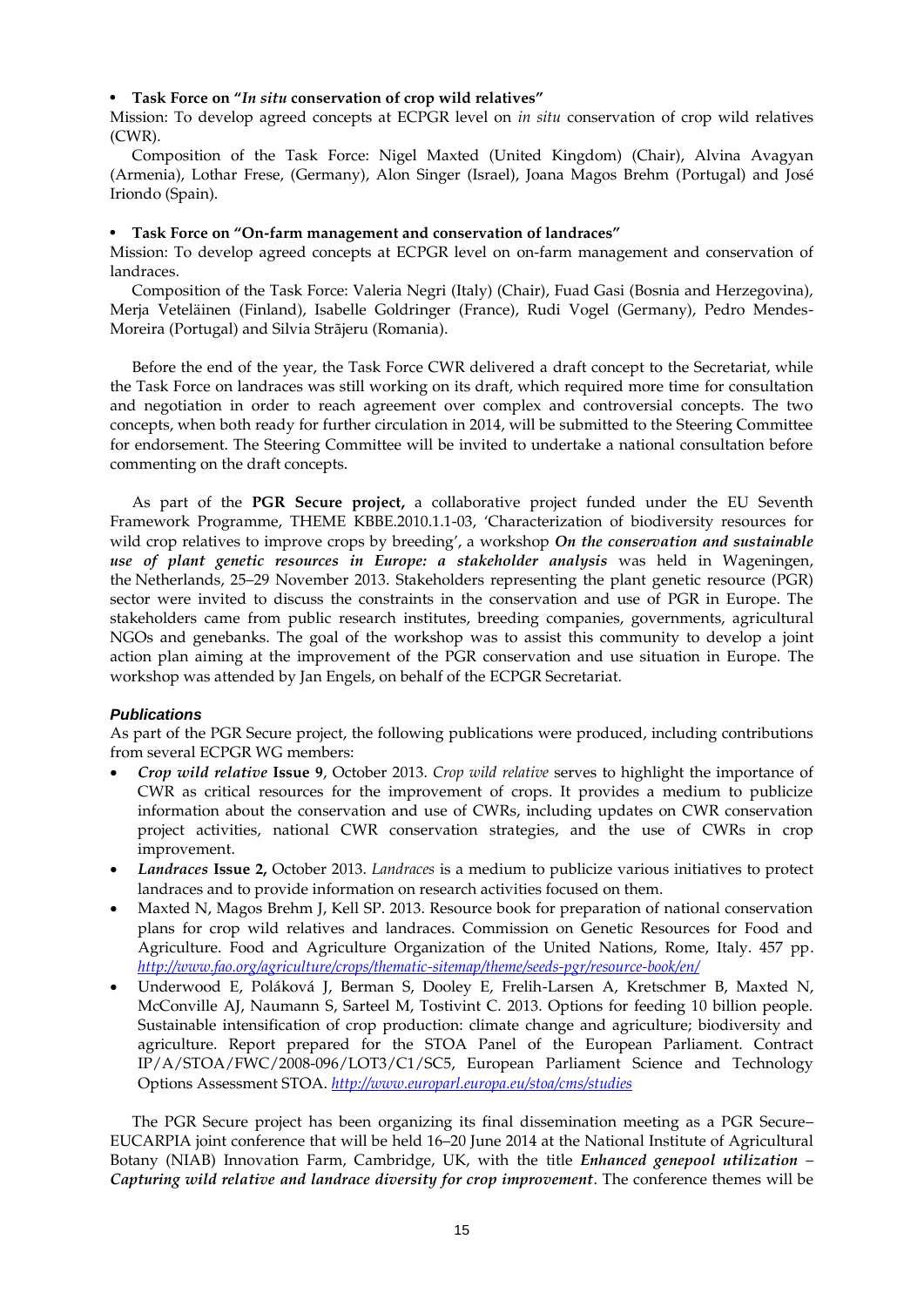characterization techniques, conservation strategies, facilitating CWR and landrace use and informatics development.

## **3.9. Inter-regional Cooperation Network**

The **Inter-regional Cooperation Network Coordinating Group** consisted of four members: Frank Begemann, Germany (Network Coordinator); Petra Engel, Italy; Silvia Strãjeru, Romania; and Ayfer Tan, Turkey.

A workshop on the *Implementation of the Regional/Near East North Africa Plant Genetic Resources Network Strategy: National, Regional and Global Roles* was organized by the Near East and North Africa Plant Genetic Resources Network (NENA PGRN) and the Plant and Animal Genetic Resources Centre of Oman in Muscat, Oman from 18 to 20 February 2013.

Among other international organizations, ECPGR was invited with the request to make a presentation on *Experience of ECPGR with EURISCO as a Regional Platform for PGR Information [Management.](http://www.ecpgr.cgiar.org/fileadmin/www.ecpgr.cgiar.org/Presentations/NENA/EURISCO_Engels-Maggioni_Oman_Feb2013.pdf)*

Opportunities for future collaboration with ECPGR were identified, specifically to assist NENA PGRN with the development of its regional information management system.

Following the decision of the Steering Committee to cancel the Networks' structure during Phase IX, the Inter-regional Network was eliminated and no related specific activities were included among the future ECPGR objectives.

## **4. AEGIS INITIATIVE FOR** *A EUROPEAN GENEBANK INTEGRATED SYSTEM*

#### • **AEGIS Membership**

By the end of December 2013 the 33 countries listed below had returned their signed MoU to Bioversity International. A total of 54 AEGIS Associate Membership Agreements between institutions holding *ex situ* accessions and the respective National Coordinators were concluded in 26 AEGIS member countries, compared to 46 Associate Members and 19 countries respectively in 2012. The number in brackets following the member country names below indicates the number of Associate Members in those countries:

Albania (2), Austria (1), Azerbaijan (2), Belarus (9), Belgium (1), Bosnia and Herzegovina (0), Bulgaria (1), Croatia (1), Cyprus (1), Czech Republic (8), Denmark (1), Estonia (3), Finland (1), Georgia (1), Germany (3), Hungary (1), Iceland (1), Ireland (0), Latvia (0), Lithuania (0), Montenegro (0), the Netherlands (2), Norway (1), Poland (1), Portugal (0), Romania (1), Slovakia (1), Slovenia (5), Sweden (1), Switzerland (1), Turkey (1), Ukraine (0) and the United Kingdom (3).

### • **European Collection**

The following AEGIS documents were developed and finalized after several rounds of electronic consultation between the Secretariat and the Steering Committee, and eventually published on the AEGIS website:

- *Safety duplication Policy* for the accessions to be included in the European Collection (February 2013)
- *Revised simplified procedure for the selection and flagging of accessions for the European Collection* (December 2013)
- *Guidelines for distribution of material from the European Collection* (December 2013)

Accessions included in the European Collection during 2013 were in total 11 381:

- The Netherland: 5864
- Germany: 5373
- Czech Republic: 144

Together with 143 Czech and German accessions already included in 2012, the total at the end of 2013 was 11 524.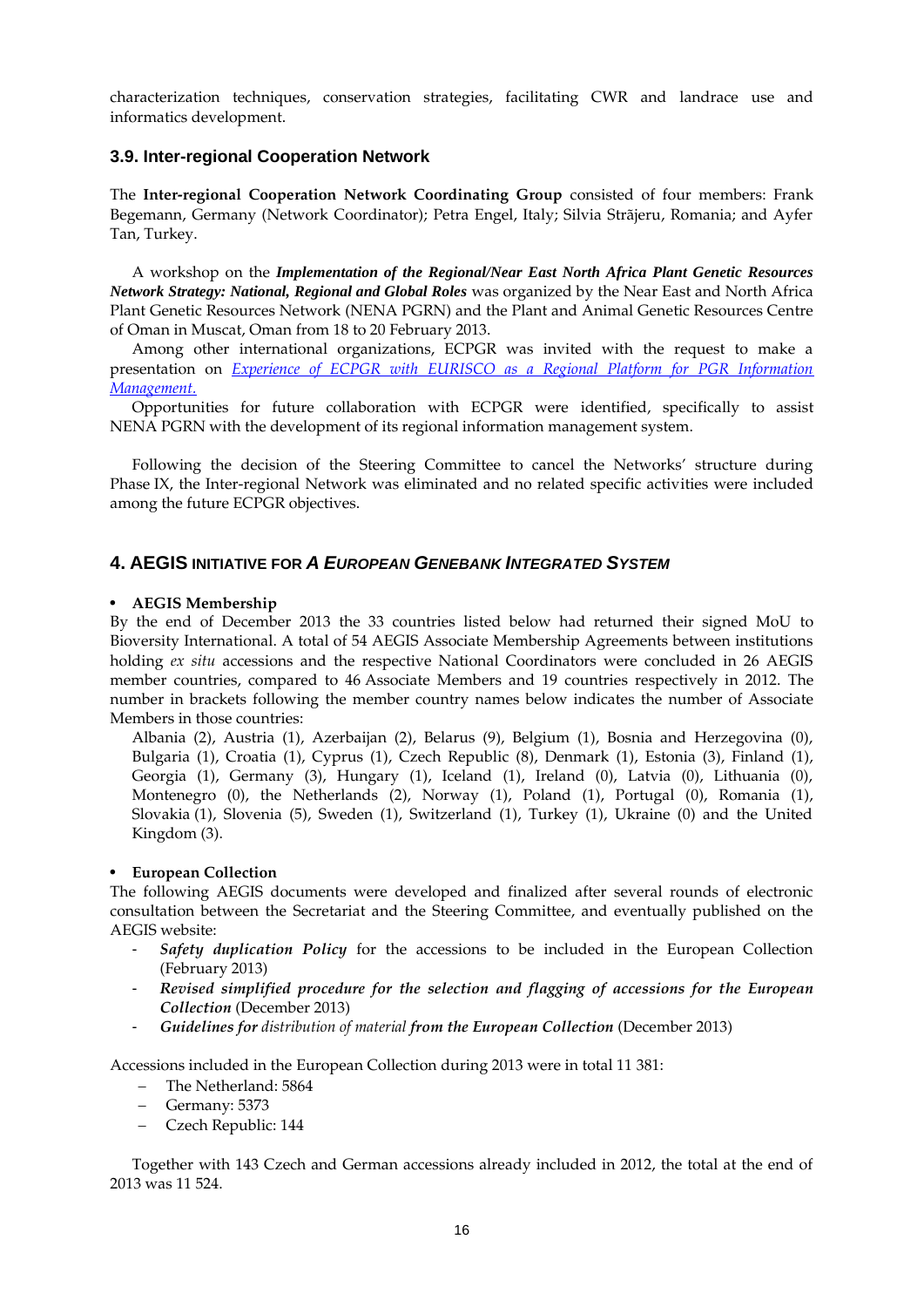### • **AEGIS Competitive Grant Scheme**

Two AEGIS-funded projects were finalized in 2013. Reports are published on the AEGIS and ECPGR websites:

- **'Establishment of the European Forages Collection'** (MTT AgriFood Research, Finland). A second workshop took place 9–11 April 2013 at NordGen, Alnarp, Sweden.
- **'Improving the prerequisites for a European rye collection'** (Nordic Genetic Resources Centre (NordGen), Sweden). The following material was provided: *Final report* (July 2013); Appendixes: *Maintenance*; *Characterization descriptors for Rye*, finalized December 2013; *AEGIS Rye list.*

The final report is still missing for one project:

- **'Identification of old potato clones having unreliable variety name by means of fingerprinting using microsatellite (SSR) markers to assist in setting up the AEGIS collection for potato cultivars' (**Centre for Genetic Resources (CGN), the Netherlands).

### • **AQUAS (AEGIS Quality System)**

- a. Two institutes completed the template for an operational genebank manual in 2013: Bundessortenamt (Federal Plant Variety Office), Germany (May 2013) and AGROSCOPE Changins-Wädenswil (ACW), Switzerland (June 2013). The manuals are available from the *[AEGIS website.](http://aegis.cgiar.org/aquas/genebank_manuals.html)* Others in preparation: Crop Research Institute (CRI) Prague, Czech Republic; Estonian Crop Research Institute, Jõgeva, Estonia; John Innes Centre, Norwich, UK and Nordgen.
- b. As reported previously, ECPGR experts participated actively in the preparation of the international genebank standards. The draft *Genebank Standards for PGRFA* were adopted by FAO's Commission on Genetic Resources for Food and Agriculture at its Fourteenth Regular Session on Thursday 18 April 2013. These standards include the following components: 1) orthodox seed germplasm, 2) field genebank and 3) *in vitro* cultures and cryopreservation. They will help genebanks worldwide to conserve plant diversity in a more efficient and costeffective manner. Based on a decision by the Steering Committee to complement these generic standards with crop-specific standards, the WGs were asked to assess the FAO standards and to propose any crop-specific additions in order to allow for more effective conservation. The following WGs have agreed on crop-specific standards that have been uploaded onto the AEGIS website: *Allium*, Leafy Vegetables, Umbellifer crops, *Vitis* and Wheat

#### • **Meetings attended**

The Secretariat attended several WG and other meetings, including Grain Legumes, Umbellifer Crops and Leafy Vegetables, and made presentations on the concept and the status of the European Collection as well as on genebank standards. These presentations are available on the AEGIS website and from the respective WG meeting webpages.

#### • **AEGIS Advisory Committee**

This Committee was originally set up in 2009 to provide strategic and technical oversight to the Secretariat over the establishment and operation of AEGIS. Its members were Anke van den Hurk, Dave Astley, Gert Poulsen, Ladislav Dotlačil and Vladimir Meglič. The ExCo agreed during its Fifth Meeting (November 2013) that the tasks so far assigned to the AEGIS Advisory Committee could be largely taken up by the ExCo itself, with the understanding that whenever specific tasks of a more technical nature should arise, the ExCo might decide to delegate these to a temporary ad hoc committee.

## **5. LINKS WITH OTHER NETWORKS AND INITIATIVES**

The following interactions between ECPGR and other networks and initiatives took place during 2013:

#### **Global Crop Diversity Trust**

Intense interactions with the Trust were focused on the expectation that the Secretariat would be hosted during Phase IX at the Trust's new headquarters in Bonn, Germany. Several meetings and other interactions went on between ECPGR and Trust staff in the attempt to finalize a formal agreement for hosting arrangements. In May, ECPGR Secretariat staff were invited to attend the inauguration of the Trust offices in Bonn, in the presence of German authorities. As indicated in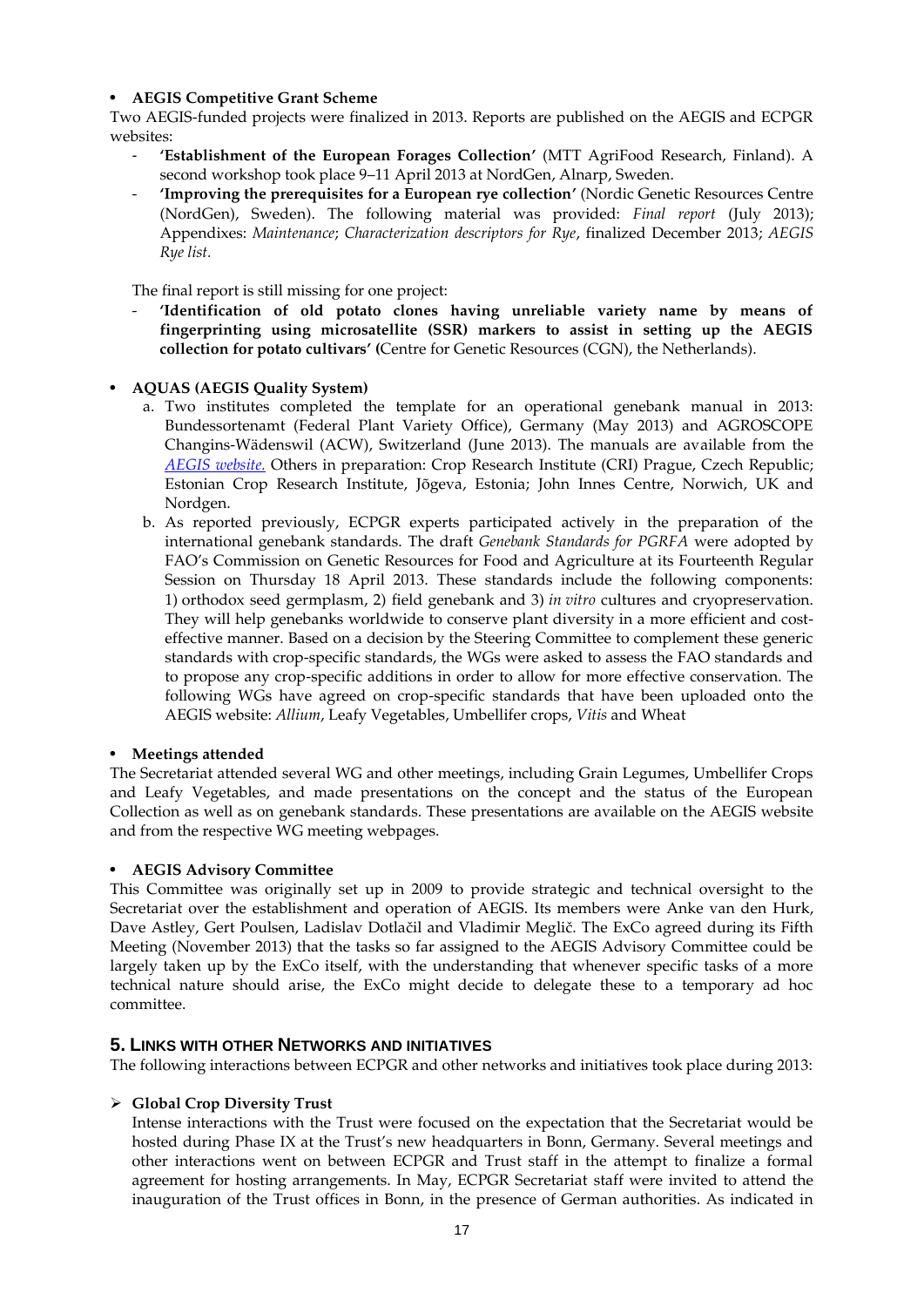Section 2 above, plans for the transfer of the ECPGR office were cancelled in November. However, opportunities for collaboration on technical issues (e.g. integration of EURISCO into Genesys, improvement of *ex situ* collections, survey and use of crop wild relatives) remain evident and will be pursued in the future.

## **European Commission**

A number of relevant initiatives and calls for proposals and initiatives with relevance for plant genetic resources were launched by the European Commission and the ECPGR Networks were involved in various ways:

- Directorate-General for Agriculture and Rural Development launched a call for tenders to award a public contract for a 'Preparatory action – EU plant and animal genetic resources in agriculture'. The deadline to submit a tender was 4 November 2013. This preparatory action should, within 24 months, carry out a comprehensive review and analysis of the state of the art of genetic resource-related activities within the EU and provide comprehensive recommendations for future EC investment in this area. The ECPGR Secretariat signed a letter of intent in support of a Consortium led by Arcadia International and including CGN, the Netherlands, who submitted a proposal related to this call. The intention is to cooperate on the data collection process during the course of the study, should the proposal be successful.
- Directorate-General for Agriculture and Rural Development established a European Innovation Partnership Focus Group on 'Genetic Resources – cooperation models. The tasks of this Focus Group include the identification and analysis of the different types of agreements between the stakeholders in the field and the successful factors in existing cooperation, proposal of models, and strategies to motivate public and private stakeholders to engage in cooperation models. Gap analysis indicating where new solutions for cooperation models need to be found should be prepared and priorities should be identified for further research actions. Members of this Focus Group, which is operating during 2014, include a few members or close partners of ECPGR WGs (Charlotte Allender, Ahmed Jahoor, Maria José Suso and Merja Veteläinen).
- As part of the EU Research and Innovation programme Horizon 2020, various relevant calls for proposals were launched in December 2013, in particular call SFS-7-2014/2015 Genetic resources and agricultural diversity for food security, productivity and resilience, Part A, 'Traditional resources for agricultural diversity and the food chain' with deadline in March 2014, and Part B, 'Management and sustainable use of genetic resources', with deadline in February 2015. Additionally, call topic INFRAIA-1-2014/2015 'Integrating and opening existing national and regional research infrastructures of European interest, included a specific theme on 'Plant and forestry material resources', with deadline in September 2014. Various consortia involving ECPGR members are being set up to respond to these calls.

## **EUCARPIA**

The EUCARPIA Genetic Resources section meeting *Pre-breeding* – *fishing in the gene pool* was held 11-13 June 2013 at NordGen, Alnarp, Sweden. Many ECPGR members attended the meeting and several presentations referred to ECPGR. All oral presentations and posters are available from the meeting's website (*[http://epgrc2013.nordgen.org/\)](http://epgrc2013.nordgen.org/).*

## **6. PUBLICATIONS AND PUBLIC AWARENESS**

## **6.1. Publications produced in 2013**

The following publications were produced in 2013 and are available in electronic format through the ECPGR website (*<http://www.ecpgr.cgiar.org/homepage.html>*).

## **Proceedings**

- *[Report of the Thirteenth Steering Committee meeting, 4](http://www.ecpgr.cgiar.org/publications/publication/issue/report_of_the_steering_committee.html)–7 December 2012, Vienna, Austria*
- *Report of a Working Group on* Malus/Pyrus*. Fourth Meeting, 7–[9 March 2012, Weggis, Switzerland](http://www.ecpgr.cgiar.org/publications/publication/issue/report_of_a_working_group_on_emmaluspyrusem.html)*
- *[Report of an Ad hoc meeting of the Chairs, Vice-Chairs and Central Crop Database Managers of the](http://www.ecpgr.cgiar.org/fileadmin/bioversity/publications/pdfs/Report_of_an_Ad_hoc_meeting_of_the_Chairs__Vice-Chairs_and_Central_Crop_Database_Managers_of_the_Solanaceae_and_Cucurbits_Working_Groups__11-12_April_2013__Valencia__Spain_1634.pdf?cache=1390474245)  [Solanaceae and Cucurbits Working Groups, 11-12 April 2013, Valencia, Spain](http://www.ecpgr.cgiar.org/fileadmin/bioversity/publications/pdfs/Report_of_an_Ad_hoc_meeting_of_the_Chairs__Vice-Chairs_and_Central_Crop_Database_Managers_of_the_Solanaceae_and_Cucurbits_Working_Groups__11-12_April_2013__Valencia__Spain_1634.pdf?cache=1390474245)*
- *ECPGR/AEGIS Forage work shop 2 - [9-11.4.2013, NordGen, Alnarp, Sweden \(](http://www.ecpgr.cgiar.org/fileadmin/www.aegis.org/Documents/GRANT_REPORTS/SECOND_CALL/Final_reports_second_call/Report_AEGIS_Forage_WS2_FINAL_2013.pdf)Second Workshop connected to the AEGIS Project on Establishment of the European Forage Collection')*
- *[Report of a Working Group on Grain Legumes. Fifth Meeting, 7-8 May 2013, Novi Sad, Serbia](http://www.ecpgr.cgiar.org/publications/publication/issue/report_of_a_working_group_on_grain_legumes-4.html)*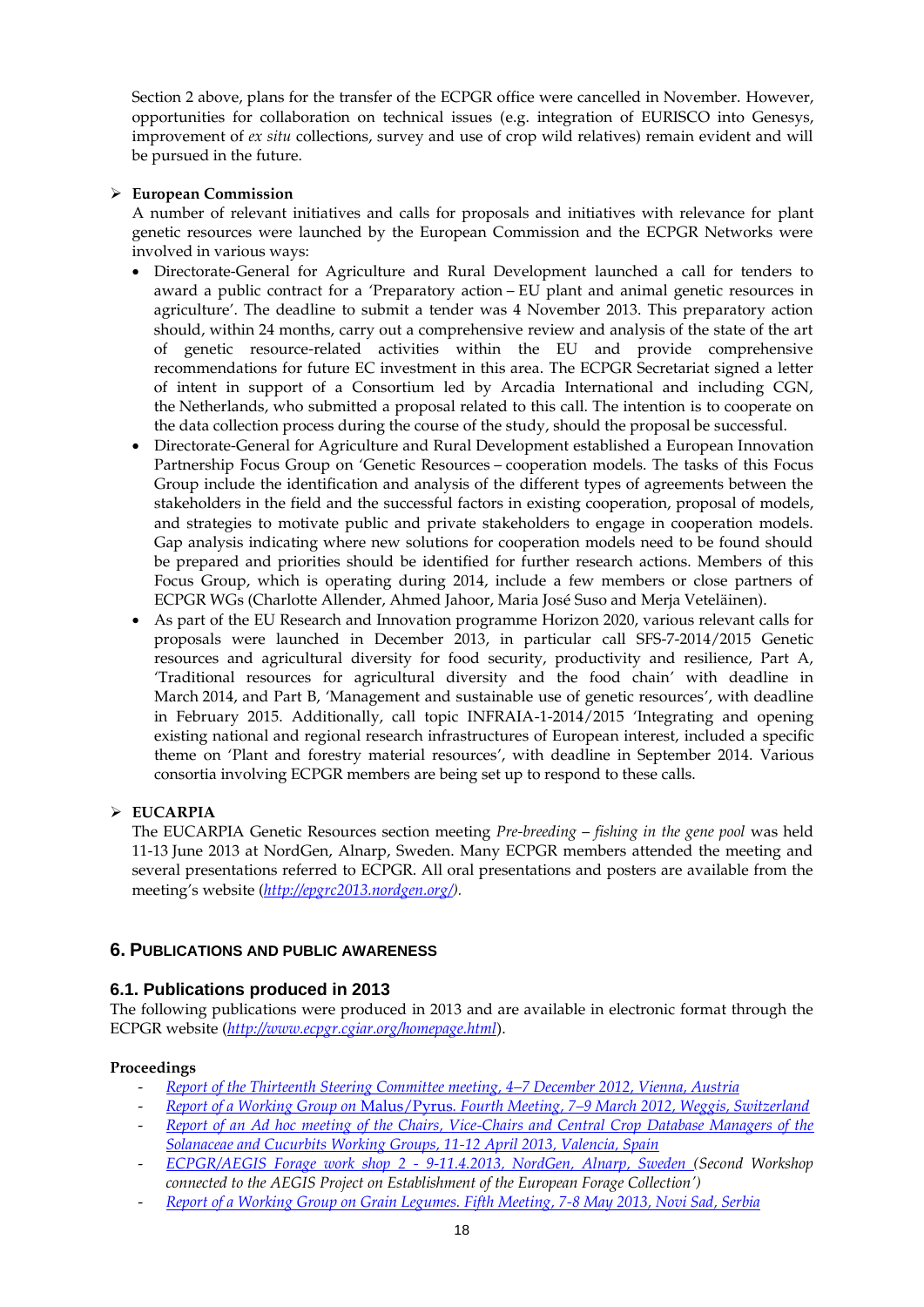- *Report of a Working Group on* Beta *and the World* Beta *[Network. Fourth Joint Meeting, 20](http://www.ecpgr.cgiar.org/publications/publication/issue/report_of_a_working_group_on_embeta_emand_the_world_embeta_emnetwork.html)–22 June [2012, Cappelle-en-Pévèle, France](http://www.ecpgr.cgiar.org/publications/publication/issue/report_of_a_working_group_on_embeta_emand_the_world_embeta_emnetwork.html)*
- *Report of a Working Group on* Vitis*. Second Meeting, 18–[20 September 2012, Siebeldingen, Germany](http://www.ecpgr.cgiar.org/publications/publication/issue/report_of_a_working_group_on_emvitisem.html)*

### **Administrative documents**

- ECPGR Technical Report 2012 and Financial Report 2012
- Minutes of the 5th ECPGR Executive Committee meeting, Maccarese, Italy, 5–7 November 2013.

## **ECPGR website (***[http://www.ecpgr.cgiar.org](http://www.ecpgr.cgiar.org/)*)

Summaries of WG meeting outcomes have been posted on the respective webpages throughout the year, as well as updates of WG workplans. In the 'News' section, events and products generated by ECPGR have been frequently announced.

A new functionality was added to the website: 'Email Distribution List buttons', which allows messages to be sent to all members of a given group (Focal Points, WG members, etc.). The lists are available from the webpage *[Contacts in ECPGR.](http://www.ecpgr.cgiar.org/contacts_in_ecpgr.html)*

## **6.2. Publications in preparation in 2013**

- Report of a Working Group on Umbellifer Crops. Second Meeting, 26–28 June 2013, St. Petersburg, Russian Federation. *(revised draft online November 2013 – final published February 2014).*
- Report of a Working Group on Leafy Vegetables. Second Meeting, 8-9 October 2013, Ljubljana, Slovenia. *(first draft online November 2013 – final published January 2014)*.

## **6.3. Presentations at national workshops and international meetings**

The AEGIS Coordinator attended the PGR Secure Workshop entitled *On the conservation and sustainable use of plant genetic resources in Europe: a stakeholder analysis* held in Wageningen, the Netherlands, 26-28 November 2013 where he presented a poster 'To establish functional platforms with relevant stakeholders at national and regional level on the management of germplasm to facilitate use' and participated in the working group on policy issues related to the access and use of plant genetic resources.

The ECPGR Coordinator attended the workshop on *Networks for the conservation and use of Plant Genetic Resources* at INIAV, Elvas, Portugal, 23 April 2013, where he gave a presentation on *Atualização e perspectivas do programa ECPGR [Implementation and perspectives of the ECPGR Programme].* This workshop was organized within the framework of the project RITECA (Rede de Investigacion Transfronteriza de Extremadura, Centro y Alentejo), co-funded by the EU and the governments of Spain and Portugal and consisting of a collaboration between agricultural research centres across the border.

Three members of the ECPGR Secretariat attended the *EUCARPIA Genetic Resources section meeting Pre-breeding – fishing in the gene pool* held 11–13 June 2013 at NordGen, Alnarp, Sweden. A poster produced by the ECPGR Secretariat in collaboration with several members of the ECPGR *Brassica* WG was presented:

Maggioni L, Bas N, Poulsen G, Branca F, Ralli P, von Bothmer R, Lipman E. 2013. Availability of wild *Brassica* sect. *Brassica* accessions in genebanks.

The full programme of the meeting, posters and presentations are available from the *[meeting](http://epgrc2013.nordgen.org/)  [website.](http://epgrc2013.nordgen.org/)* Many ECPGR members attended the meeting and several presentations referred to ECPGR. The posters relevant to ECPGR WGs are listed on the respective WG's pages (*[list available here](http://www.ecpgr.cgiar.org/news_area/eucarpia_genetic_resources_section_meeting.html)*).

## **7. ECPGR MEETINGS HELD IN 2013**

- ECPGR/AEGIS Forage workshop 2, 9–11 April 2013, NordGen, Alnarp, Sweden
- Ad hoc meeting of the Chairs, Vice-Chairs and Central Crop Database Managers of the [Solanaceae and Cucurbits Working Groups,](http://www.ecpgr.cgiar.org/meetings/details.html?tx_wfqbe_pi1%5buid%5d=192) 11–12 April, Valencia, Spain
- Fifth Meeting of the Working Group on Grain Legumes, 7–8 May 2013, Novi Sad, Serbia
- Second Meeting of the Working Group on Umbellifer Crops, 26–28 June 2013, St Petersburg, Russian Federation